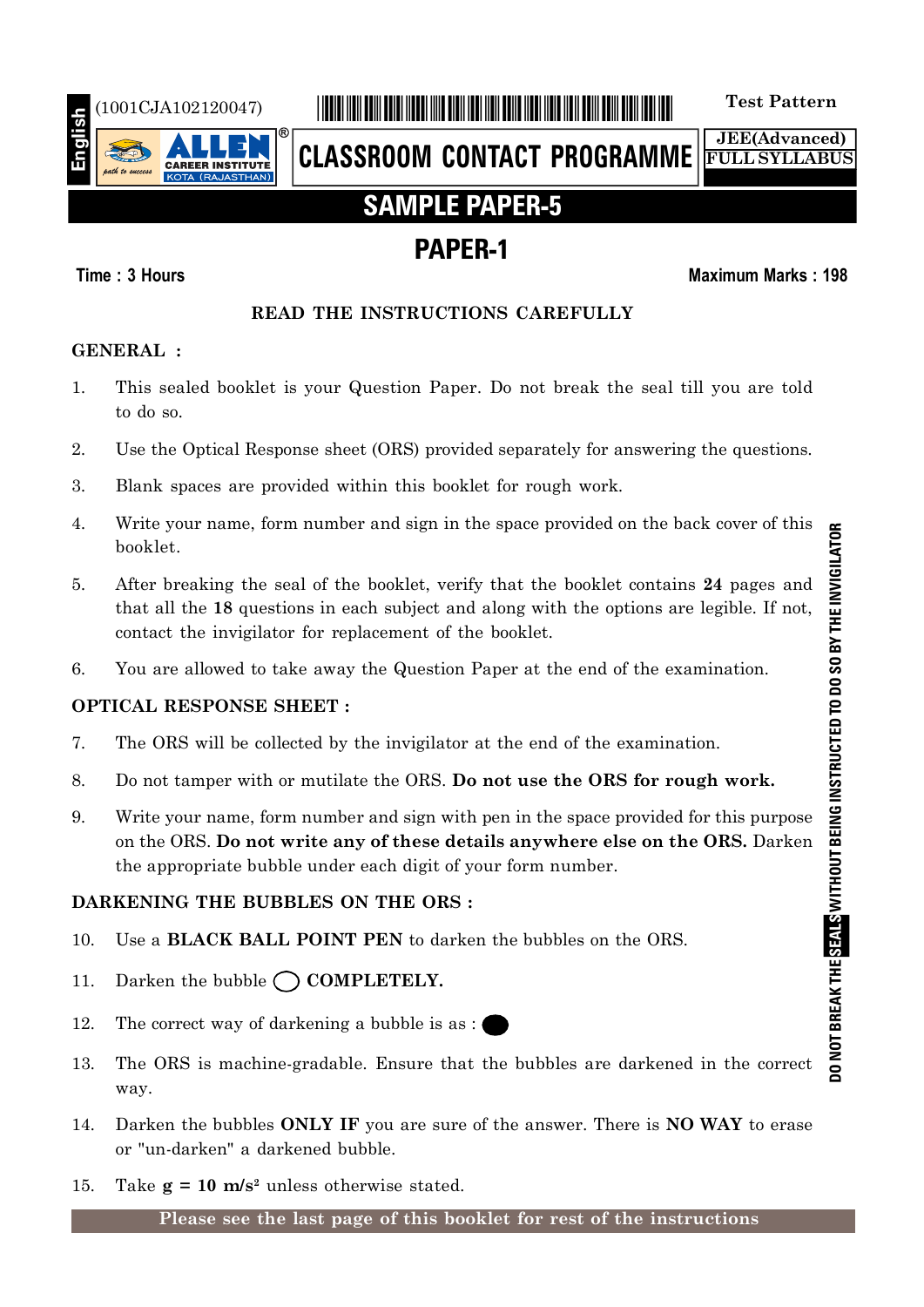ALLEN\_

| <b>SOME USEFUL CONSTANTS</b>     |                                                                                               |                                                                                                     |  |
|----------------------------------|-----------------------------------------------------------------------------------------------|-----------------------------------------------------------------------------------------------------|--|
| Atomic No. :                     | $H = 1$ , $B = 5$ , $C = 6$ , $N = 7$ , $O = 8$ , $F = 9$ , $Al = 13$ , $P = 15$ , $S = 16$ , |                                                                                                     |  |
|                                  | $Cl = 17$ , $Br = 35$ , $Xe = 54$ , $Ce = 58$                                                 |                                                                                                     |  |
| Atomic masses :                  |                                                                                               | $H = 1$ , $Li = 7$ , $B = 11$ , $C = 12$ , $N = 14$ , $O = 16$ , $F = 19$ , $Na = 23$ , $Mg = 24$ , |  |
|                                  |                                                                                               | Al = 27, P = 31, S = 32, Cl = 35.5, Ca=40, Fe = 56, Br = 80, I = 127,                               |  |
|                                  | $Xe = 131$ , Ba=137, Ce = 140,                                                                |                                                                                                     |  |
| Boltzmann constant               |                                                                                               | $k = 1.38 \times 10^{-23} \text{ J} \text{K}^{-1}$                                                  |  |
| Coulomb's law constant           |                                                                                               | $\frac{1}{4\pi\epsilon_0}$ = 9 × 10 <sup>9</sup>                                                    |  |
| Universal gravitational constant |                                                                                               | $G = 6.67259 \times 10^{-11} \text{ N} - \text{m}^2 \text{ kg}^{-2}$                                |  |
| Speed of light in vacuum         |                                                                                               | $c = 3 \times 10^8 \text{ ms}^{-1}$                                                                 |  |
|                                  | Stefan-Boltzmann constant                                                                     | $\sigma = 5.67 \times 10^{-8}$ Wm <sup>-2</sup> -K <sup>-4</sup>                                    |  |
|                                  | Wien's displacement law constant                                                              | $b = 2.89 \times 10^{-3} \text{ m-K}$                                                               |  |
| Permeability of vacuum           |                                                                                               | $\mu_0 = 4\pi \times 10^{-7} \text{ NA}^{-2}$                                                       |  |
| Permittivity of vacuum           |                                                                                               | $\epsilon_0 = \frac{1}{\mu_0 c^2}$                                                                  |  |
| <b>Planck constant</b>           |                                                                                               | $h = 6.63 \times 10^{-34}$ J-s                                                                      |  |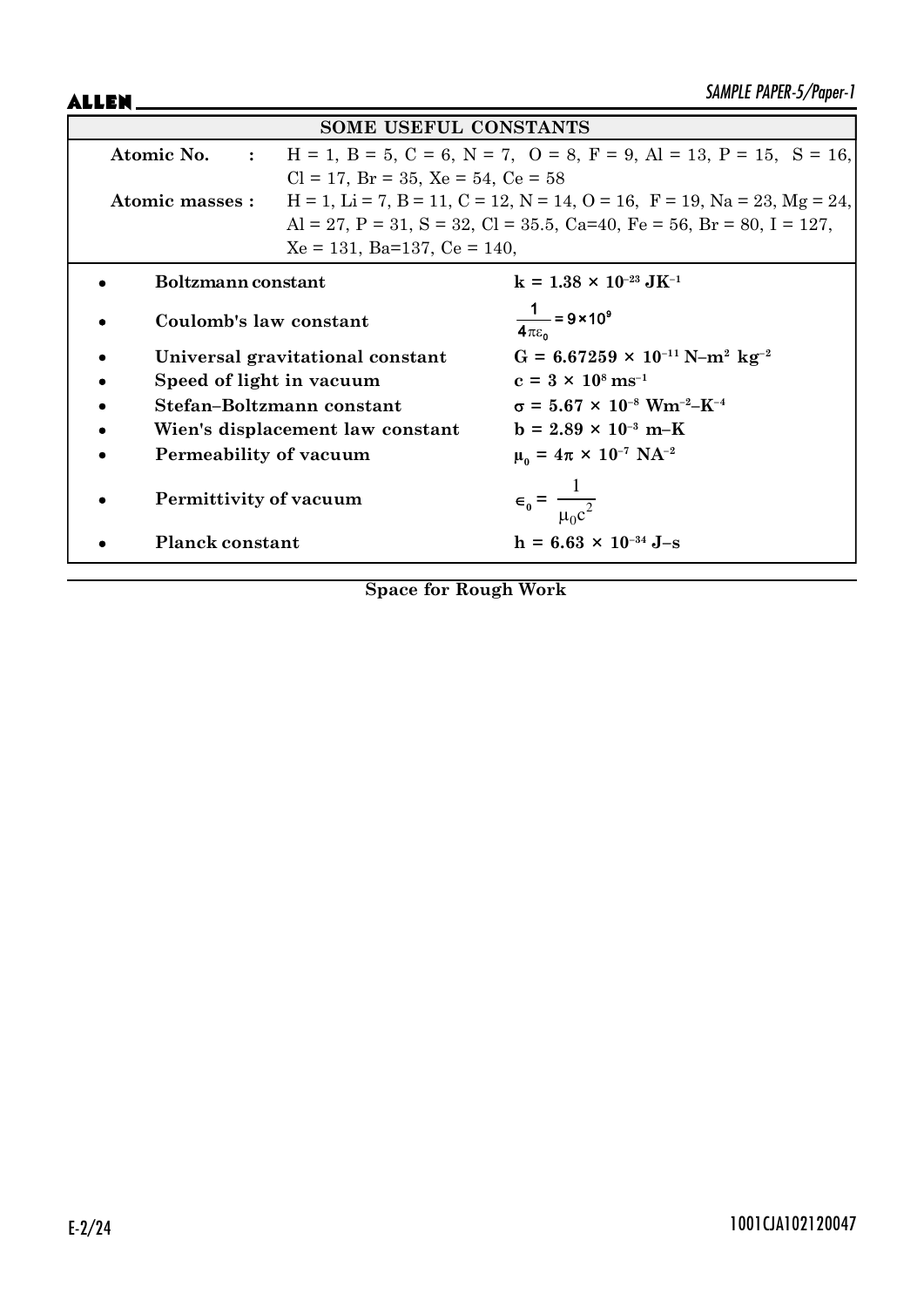**HAVE CONTROL** o **HAVE PATIENCE** o **HAVE CONFIDENCE 100% SUCCESS**

# **BEWARE OF NEGATIVE MARKING**

# **PART-1 : PHYSICS**

## **SECTION–I(i) : (Maximum Marks : 18)**

- This section contains **SIX** questions.
- Each question has **FOUR** options (A), (B), (C) and (D). **ONLY ONE** of these four options is correct.
- For each question, darken the bubble corresponding to the correct option in the ORS.
- For each question, marks will be awarded in <u>one of the following categories</u> :

*Full Marks* : +3 If only the bubble corresponding to the correct option is darkened. *Zero Marks* : 0 If none of the bubbles is darkened. *Negative Marks* : –1 In all other cases

- **1.** Smoke consist of ash particles which acquire terminal velocity under influence of buoyant force and gravity very quickly after coming out of flame. If the steam engine of a train moving with constant velocity  $\vec{v}_0$  releases smoke when wind is stationary :
	- (A) Smoke trail would be vertical and smoke particles would be travelling vertically as seen from ground.
	- (B) Smoke trail would be at an acute angle to horizontal and smoke particles would be travelling along the smoke trail.
	- (C) Smoke trail would be vertical but smoke particles would be travelling at an acute angle to the horizontal.
	- (D) Smoke trail would be at an acute angle to horizontal but smoke particles would be travelling vertically.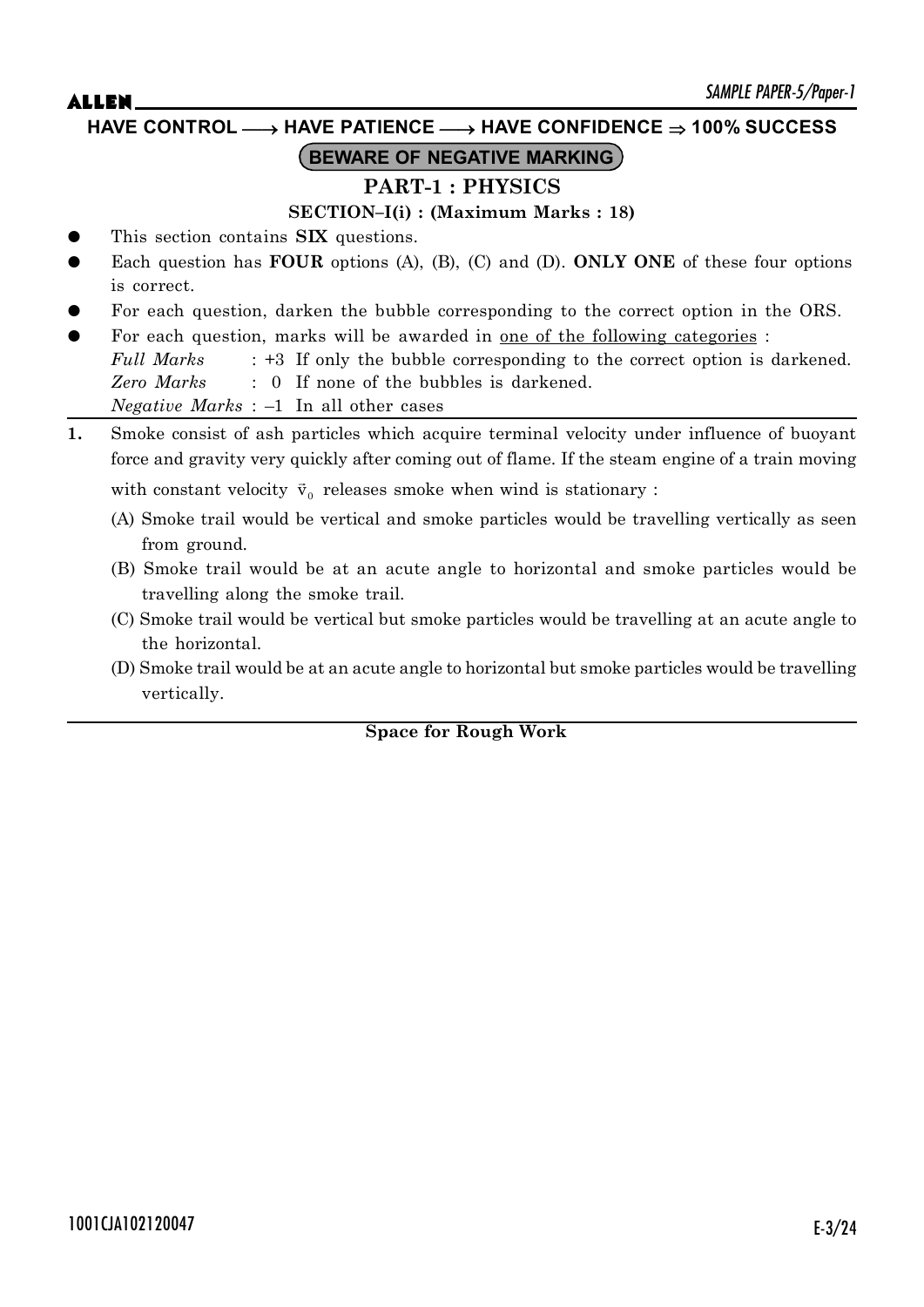**2.** A plane trapezium is in a plane containing principal axis of a lens. It's real image is formed. The image is of the shape of a square. The side length of square will be :-



- **3.** A parachutist descends uniformly at a speed of 8 m/s in calm weather. What will the terminal speed of the parachutist be if there is a 6 m/s crosswind in the horizontal direction?
	- (A) 8 m/s (B) 10 m/s (C) 2 m/s (D)  $2\sqrt{7}$  m/s

**4.** A particle of charge  $+q$  and mass m is in a uniform magnetic field  $B = B_0 \hat{z}$ . The initial position of the particle is  $x = 0$ ,  $y = 0$ ,  $z = 0$ ; the magnitude of the momentum of the particle is  $p_0$ . The

| particle is so projected that it crosses the point $\left(x = \frac{p_0}{qB_0}, y = 0, z = 0\right)$ . What is the time |  |
|-------------------------------------------------------------------------------------------------------------------------|--|
| (in sec) after which it reaches this point? Take $\frac{m}{q} = \frac{12}{\pi}$ SI units and B = 0.2 T.                 |  |

(A) 10 (B) 20 (C) 30 (D) 15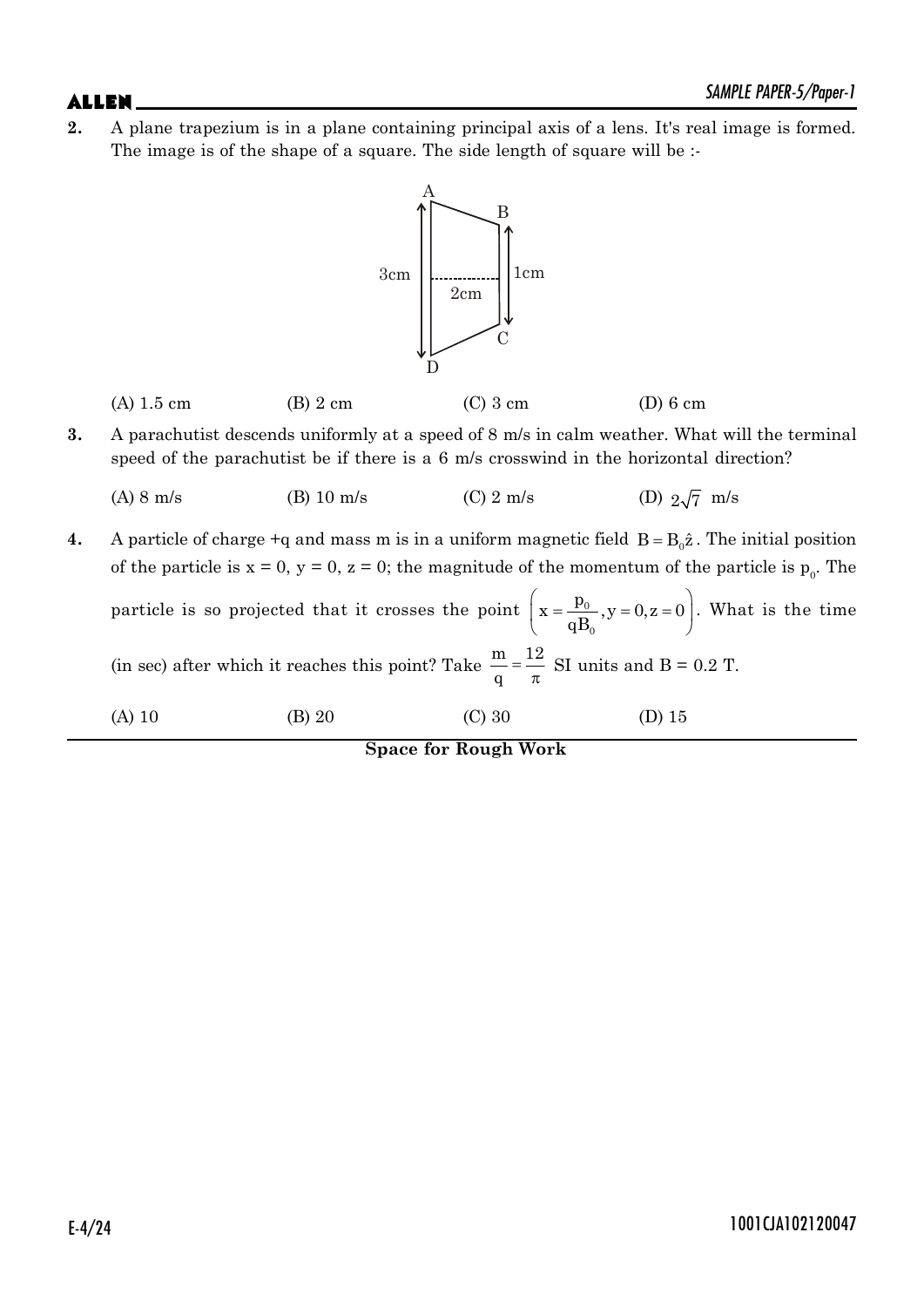**5.** The impedance  $Z_1$  in figure can be regarded as a pure resistance  $R_1 = 12 \Omega$ , whereas the impedance  $Z_2$  is associated with a series resistance  $R_2 = 8\Omega$  and a capacitance C = 1µF. If  $f = 5000$  Hz and  $V_0 = 30V$ , what is the power dissipated in  $Z_2$  (in W)? Take  $\pi^2 = 10$ .



**6.** Four students Ram, Shyam, Ghanshyam and Radheshyam perform an optical bench experiment to find focal length of a convex lens. Ram forms image of a distant luminous object on a small screen mounted on the optical bench. Other 3 students perform usual optical bench experiment. Their position of object needle, lens and image needle are given below. Which of the student is most accurate in his result?

| Name       | Object            | Lens              | Image                        |
|------------|-------------------|-------------------|------------------------------|
| Ram        |                   | $15.0 \text{ cm}$ | $30.0 \text{ cm}$            |
| Shyam      | $15.0 \text{ cm}$ | 75.0 cm           | $95.0 \text{ cm}$            |
| Ghanshyam  | $15.0 \text{ cm}$ | $45.0 \text{ cm}$ | 75.0 cm                      |
| Radheshyam | $15.0 \text{ cm}$ | $60.0 \text{ cm}$ | $82.5 \text{ cm}$            |
| $(A)$ Ram  | (B) Ghanshyam     | (C) Radheshyam    | (D) All are equally accurate |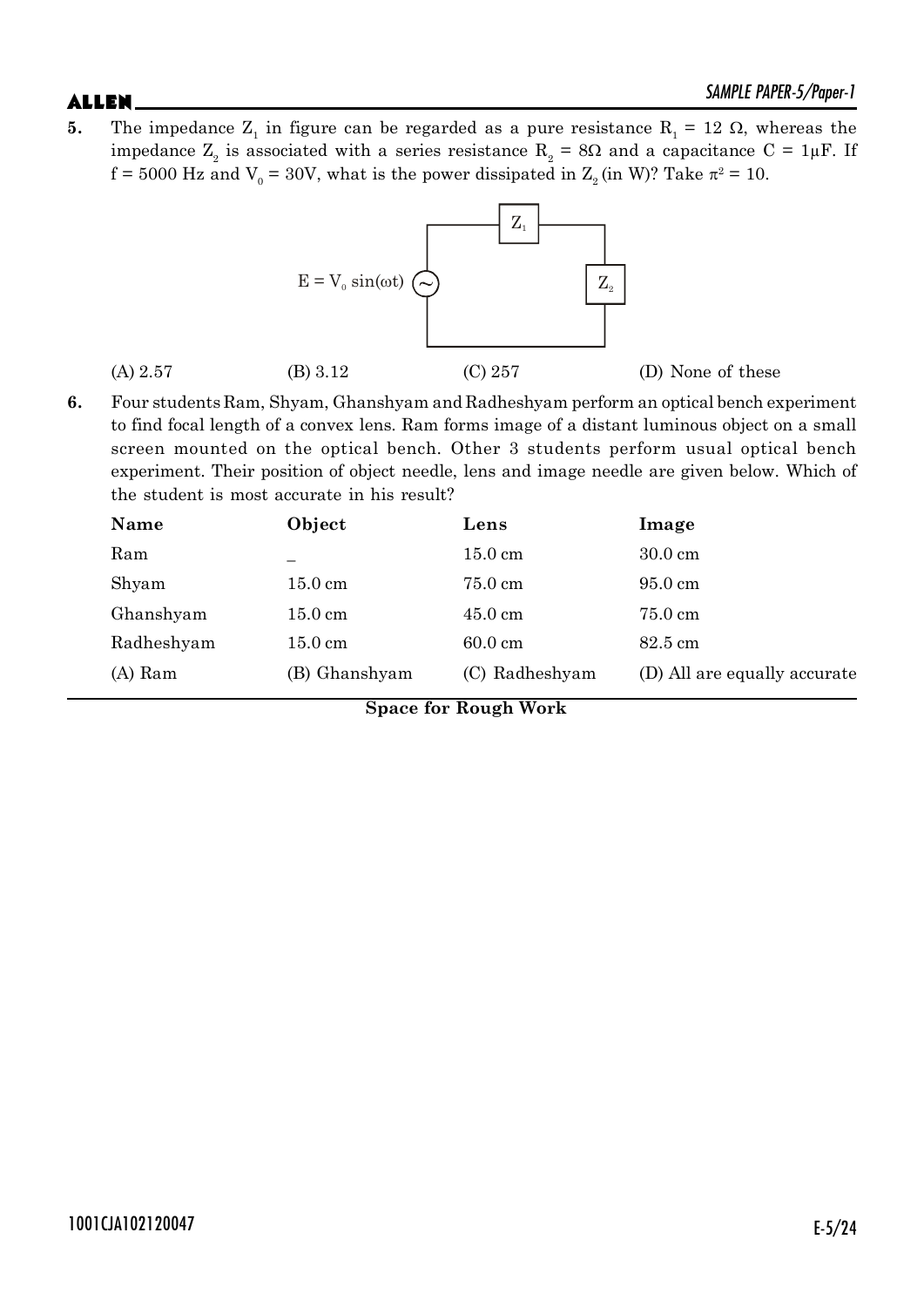# $ALLEN$   $\sum_{M|N|L}$   $PAPEN-3/Proper-1$

### **SECTION-I(ii) : (Maximum Marks: 24)**

- This section contains **SIX** questions.
- Each question has **FOUR** options for correct answer(s). **ONE OR MORE THAN ONE** of these four option(s) is (are) correct option(s).
- For each question, choose the correct option(s) to answer the question.
- Answer to each question will be evaluated according to the following marking scheme:  $F_{\mu\nu}$  *Marks*  $\cdot +4$  If only (all) the correct option(s) is (are) chosen.

| ruu wurks | $\therefore$ $\tau$ 11 only (all) the correct option(s) is (are) chosen.                         |
|-----------|--------------------------------------------------------------------------------------------------|
|           | <i>Partial Marks</i> : +3 If all the four options are correct but ONLY three options are chosen. |

- *Partial Marks* : +2 If three or more options are correct but ONLY two options are chosen,
- both of which are correct options.
- *Partial Marks* : +1 If two or more options are correct but ONLY one option is chosen and it is a correct option.

*Zero Marks* : 0 If none of the options is chosen (i.e. the question is unanswered). *Negative Marks* : –2 In all other cases.

- z **For Example :** If first, third and fourth are the **ONLY** three correct options for a question with second option being an incorrect option; selecting only all the three correct options will result in +4 marks. Selecting only two of the three correct options (e.g. the first and fourth options), without selecting any incorrect option (second option in this case), will result in  $+2$  marks. Selecting only one of the three correct options (either first or third or fourth option), without selecting any incorrect option (second option in this case), will result in +1 marks. Selecting any incorrect option(s) (second option in this case), with or without selection of any correct option(s) will result in  $-2$  marks.
- **7.** The de-broglie wavelength of 2 elementary particles in centre of mass frame is same and is equal to 5/8 times de-broglie wavelength of the lighter particle in lab frame and 5/2 times the de-broglie wavelength of the heavier particle in lab frame. Both particles have either parallel or anti parallel velocities. The possible combinations of particles are :

(A)  $^{13}_{6}$ C and  $^{12}_{6}$  ${}^{2}_{6}$ C (B)  ${}^{13}_{6}$ C and  ${}^{4}_{2}$ He (C)  ${}^{1}_{1}$ H and  ${}^{4}_{2}$  $^{4}_{2}$ He (D)  $^{7}_{3}$ Li and  $^{13}_{6}$ C

**8.** A car has side window made of glass (shear strength 40 M Pa) having size 40 cm  $\times$  40 cm. The car is travelling with a velocity of 40 m/s in still air. Density of air can be assumed to be 1.25 kg/m<sup>3</sup> . The windows are closed.

(A) If the glass is very thin, it may break and fall into the car.

- (B) If the glass is very thin, it may break & fall out of the car.
- (C) If we want that glass should not break, it's thickness should be greater than 2.5  $\mu$ m.
- (D) If we want that glass should not break, it's thickness should be greater than 8.75 µm.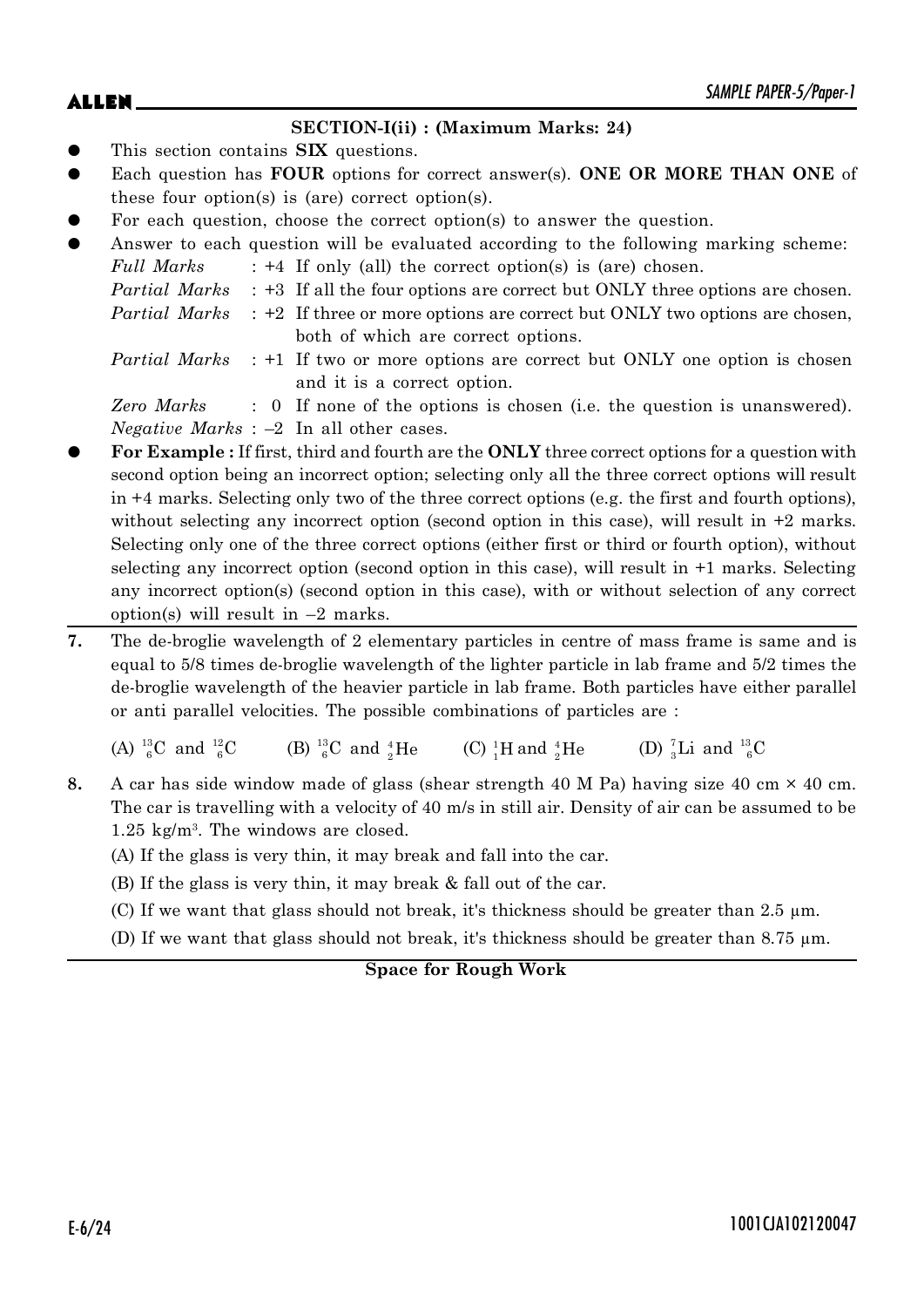**9.** Two sound waves propagate in a medium. Their equation for displacement are given by

$$
S_1 = 1\mu m \sin\left(100\pi t - \frac{\pi}{4}x + \frac{\pi}{3}\right); S_2 = 1\mu m \sin\left(\frac{\pi}{4}x - 100\pi t\right)
$$

Which of the following statement is/are correct?

(A) The velocity of both waves is the same.

- (B) Both the waves are equally intense.
- (C) They superimpose to produce a wave of amplitude  $1\mu$ m.
- (D) Both waves are plane waves, propagating in +ve x direction.
- **10.** When heat  $Q = 600$  J is added to a mixture of helium and nitrogen at a constant volume the temperature of the mixture increases by 15 K and if the same amount of heat is given to the same mixture at constant pressure, the temperature of the mixture will increase

by 10 K. Take 
$$
R = \frac{25}{3}
$$
 Jmol k.

- (A) Ratio of number of nitrogen molecules and helium molecules in mixture is 1 : 1.
- (B) The internal energy changes more in isochoric process.
- (C) Work done by the gas is more in isobaric process.
- (D) The total number of moles in the mixture is 2.4 moles.
- **11.** An electric dipole and point charge –q are kept on x axis at a distance a from each other. Assume a is much larger than size of dipole. It is seen that  $\vec{\textbf{E}}$  vanishes at a height y above –q.



(A) 
$$
y = \sqrt{2} a
$$
  
\n(B)  $p = \frac{3\sqrt{3}}{2\sqrt{2}} qa$ 

(C) Potential energy of interaction of dipole with  $-q$  is  $\frac{-9\sqrt{3}k}{4}q^2$ 4a  $\overline{a}$ 

- (D) Given situation is not possible.
- **12.** In a meter bridge experiment, when we measure the resistance of two resistors connected in series, null point is obtained at 80 cm. When they are in parallel, null point is at 40 cm. What are the approximate null points when each of the resistances are measured ? Assume that resistance of resistance box remains the same.

| $(A)$ 76 cm | $(B)$ 60 cm | $(C)$ 46 cm | $(D)$ 28 cm |
|-------------|-------------|-------------|-------------|
|-------------|-------------|-------------|-------------|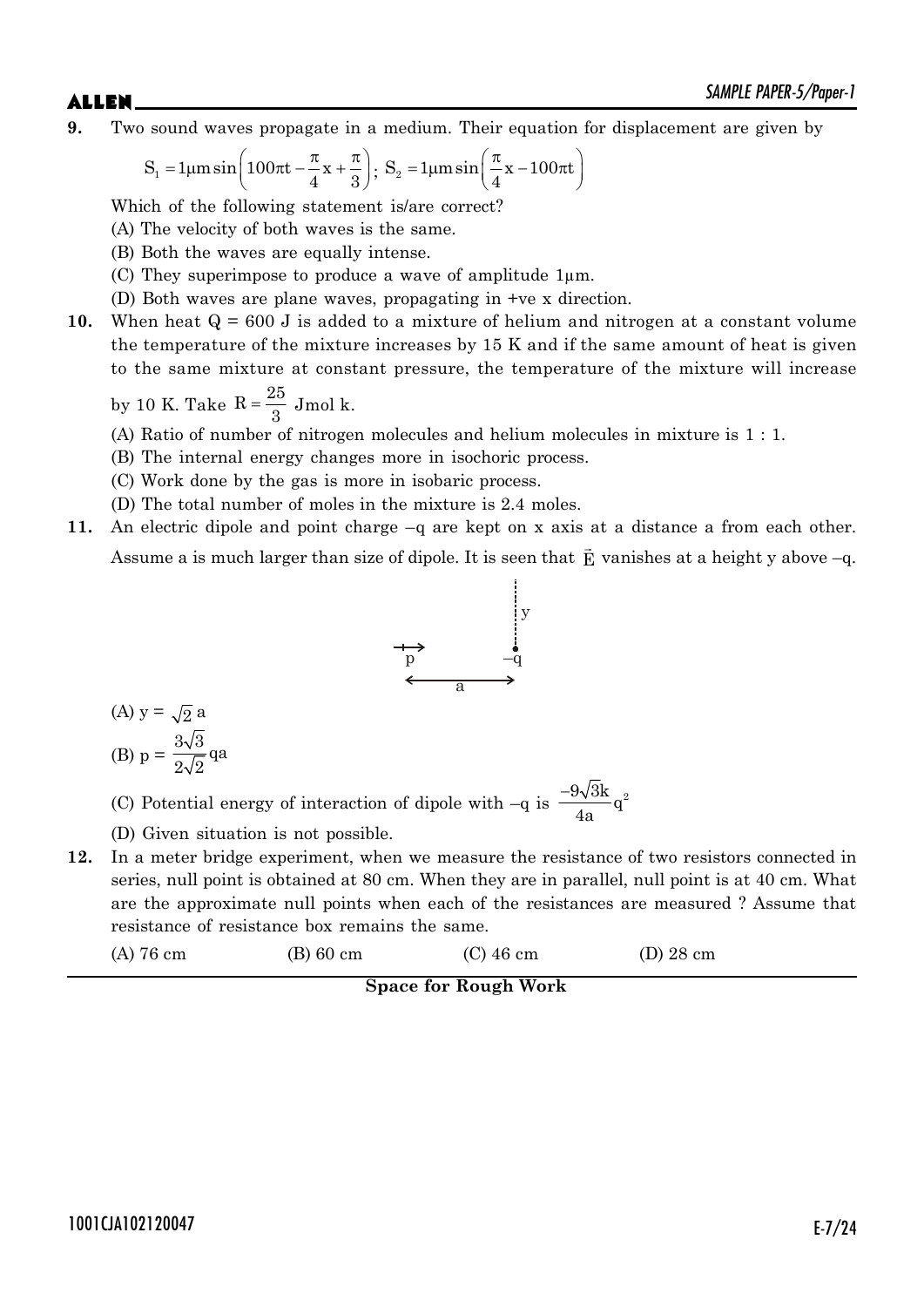# **SECTION-II : (Maximum Marks: 24)**

- This section contains **SIX** questions.
- The answer to each question is a **NUMERICAL VALUE**.
- For each question, enter the correct numerical value (in decimal notation, truncated/roundedoff to the **second decimal place**; e.g. 6.25, 7.00, –0.33, –.30, 30.27, –127.30, if answer is 11.36777..... then both 11.36 and 11.37 will be correct) by darken the corresponding bubbles in the ORS.

**For Example :** If answer is –77.25, 5.2 then fill the bubbles as follows.

|                                                                                 | $(0) \cdot (0)$                                                      |
|---------------------------------------------------------------------------------|----------------------------------------------------------------------|
| $\textcircled{1}$ $\textcircled{1}$ $\textcircled{1}$ $\textcircled{1}$         | $\textcircled{1} \oplus \textcircled{1} \oplus \textcircled{1}$      |
| $(2)$ $(2)$ $(2)$ $\cdot$<br>$\bigcirc$ $\bigcirc$                              | $\circled{2}$<br>(2)<br>$\sigma$<br>$\overline{2}$<br>a a s          |
| $(3)$ $(3)$ $(3)$ $(3)$                                                         | $(3) \cdot (3)$<br>3)<br>$\sqrt{3}$                                  |
| $\textcircled{4}$ $\textcircled{4}$ $\cdot$ $\textcircled{4}$ $\textcircled{4}$ | $\textcircled{4}$ $\textcircled{4}$ $\cdot$ $\textcircled{4}$<br>(4) |
| டு டு டு டு <b>-</b> டு <b>—</b>                                                | $\circledcirc$ $\bullet$ $\circledcirc$ $\circledcirc$<br>$\circ$    |
| 6 6 6 6 6 6                                                                     | $\circledcirc$ $\circledcirc$ $\circledcirc$<br>6<br>6               |
| $\cdot$ $\tau$<br>$\left( \overline{7} \right)$                                 | $(7) \cdot (7)$                                                      |
| $(8)$ $(8)$ $(8)$<br>(8)<br>$\overline{\mathcal{E}}$                            | (8)<br>$\overline{\mathcal{E}}$<br>(8)<br>8                          |
|                                                                                 |                                                                      |

- Answer to each question will be evaluated according to the following marking scheme: *Full Marks* : +4 If ONLY the correct numerical value is entered as answer. *Zero Marks* : 0 In all other cases.
- **1.** In a sample of  $^{211}_{86}$ Rn nuclei, 25 percent decay by  $\alpha$ -decay to  $^{207}_{84}$ Po and the rest decay by electron capture to  $\frac{211}{85}$ At. What is the ratio of the mean life for  $\alpha$ -decay,  $\tau_{\alpha}$ , to the mean life for electron capture,  $\tau_{\beta}$ ?
- **2.** Two simple pendulum made of small masses m each are pulled to side as shown and released. The collision is elastic. After what time (in sec) from the release will the left mass first reach point from where it was released ? Length of both strings is 1m, take  $g = \pi^2 m/s^2$ .



**Space for Rough Work**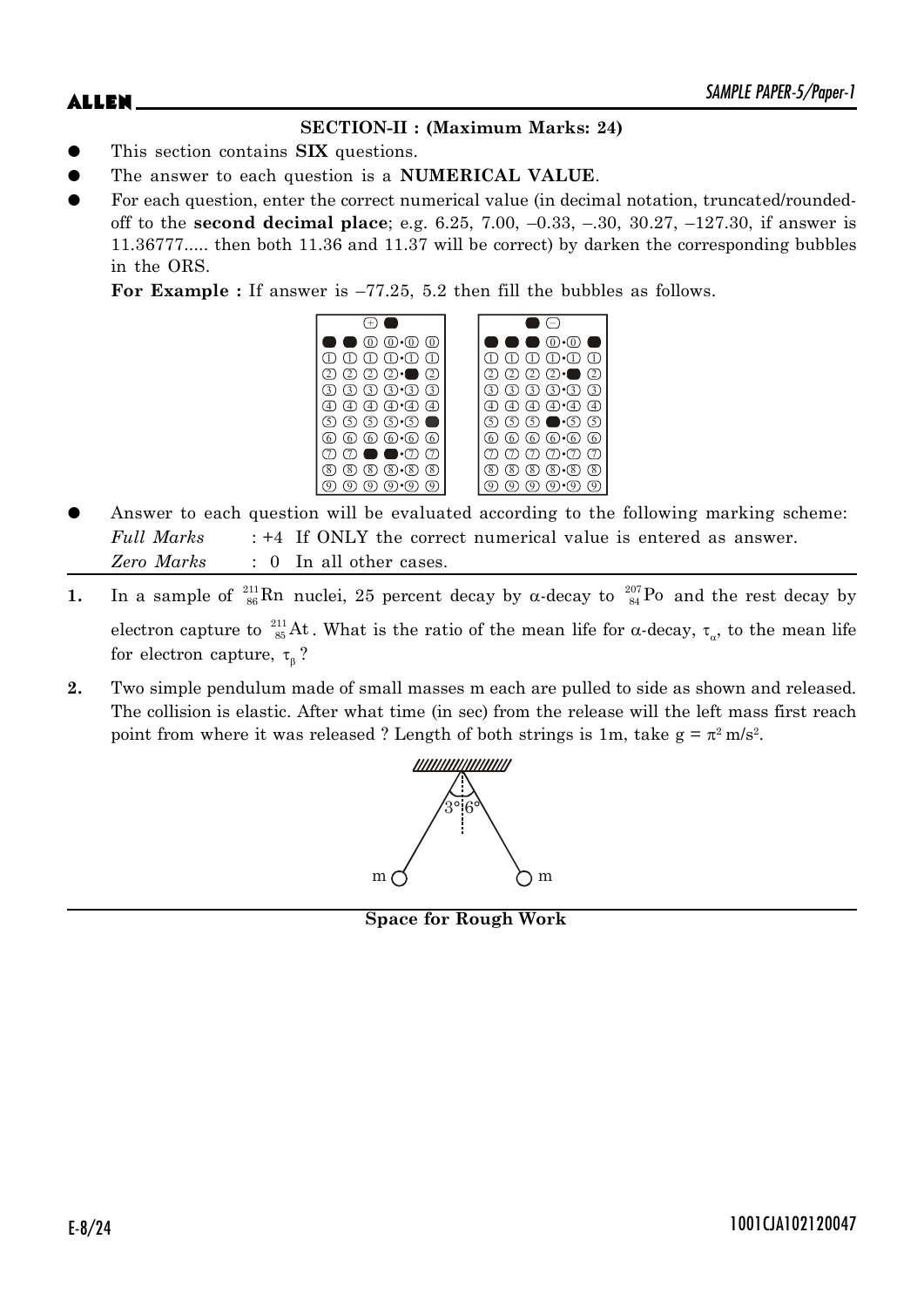- **3.** Two wavelengths  $\lambda_1$  and  $\lambda_2$  are used in the double-slit experiment. If  $\lambda_1$  is 430 nm, what value must the other have for the fourth-order bright fringe of  $\lambda_1$  to fall on the sixth-order bright fringe of the  $\lambda$ <sub>2</sub>?
- **4.** As seen from figure, currents  $I_1$  and  $I_2$  can be independently increased, decreased, or held constant by varying resistances R<sub>1</sub> and R<sub>2</sub>. Let L<sub>1</sub> = 50 mH, L<sub>2</sub> = 40 mH, M = 15 mH. I<sub>1</sub> is increased at the rate of 120 A/s and  $I_2$  is decreased at the rate of 200 A/s. Compute  $|v_1|$ in volt. (Induced emf in coil-1)



- **5.** A light ray is incident on one of the faces of a glass prism perpendicularly to it. The angle of emergence of the light ray on another face of the prism is 45°. What is the apex angle A of the prism if the speed of light in this glass prism is 240000 km/s? Fill sinA in OMR sheet.
- **6.** Two conducting plates, each  $3 \text{ cm} \times 6 \text{ cm}$ , and three slabs of dielectric, each  $1 \text{ cm} \times 3 \text{ cm} \times 6 \text{ cm}$ and having dielectric constants of 1, 2, and 3, are assembled into a parallel plate capacitor with  $d = 3$  cm. Determine the two values of capacitance obtained by the two possible methods

of assembling the capacitor. Find  $\frac{C_{higher} - C_{Lower}}{C_{other}}$ 0  $(C_{\text{higher}} - C_{\text{Lower}})$  $\frac{1}{\epsilon_0}$  (in cm).

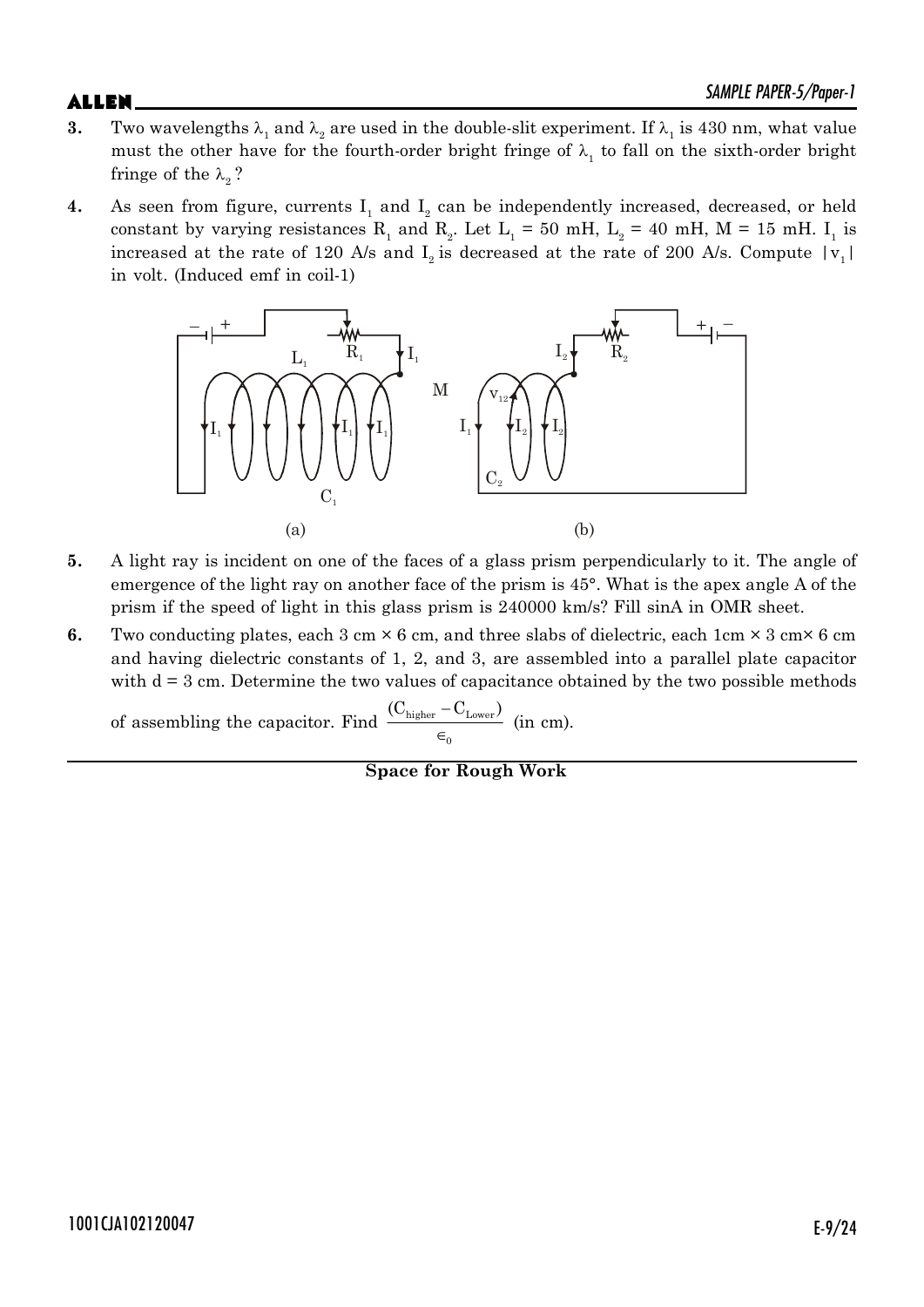|    |                                                                                            |                                                                                      |                                      | SAMPLE PAPER-5/Paper-1                                                                                 |
|----|--------------------------------------------------------------------------------------------|--------------------------------------------------------------------------------------|--------------------------------------|--------------------------------------------------------------------------------------------------------|
|    |                                                                                            |                                                                                      | <b>PART-2: CHEMISTRY</b>             |                                                                                                        |
|    |                                                                                            |                                                                                      | $SECTION-I(i) : (Maximum Marks: 18)$ |                                                                                                        |
|    |                                                                                            | This section contains SIX questions.                                                 |                                      |                                                                                                        |
|    |                                                                                            |                                                                                      |                                      | Each question has <b>FOUR</b> options (A), (B), (C) and (D). <b>ONLY ONE</b> of these four options     |
|    | is correct.                                                                                |                                                                                      |                                      |                                                                                                        |
|    |                                                                                            |                                                                                      |                                      | For each question, darken the bubble corresponding to the correct option in the ORS.                   |
|    |                                                                                            | For each question, marks will be awarded in <u>one of the following categories</u> : |                                      |                                                                                                        |
|    | Full Marks                                                                                 |                                                                                      |                                      | : +3 If only the bubble corresponding to the correct option is darkened.                               |
|    | Zero Marks                                                                                 | : 0 If none of the bubbles is darkened.                                              |                                      |                                                                                                        |
|    |                                                                                            | <i>Negative Marks</i> : $-1$ In all other cases                                      |                                      |                                                                                                        |
| 1. | The <b>CORRECT</b> order of first ionization potential among the following is.             |                                                                                      |                                      |                                                                                                        |
|    | (A) $F^{-} > Cl^{-}$                                                                       | (B) Ga > T $\ell$                                                                    | $(C)$ Sn < Pb                        | (D) $O^- > S^-$                                                                                        |
| 2. |                                                                                            | At isoelectric point, the amino acid has-                                            |                                      |                                                                                                        |
|    | (A) Least viscosity                                                                        |                                                                                      | (B) Maximum surface tension          |                                                                                                        |
|    | (C) Maximum solubility                                                                     |                                                                                      | (D) All of these                     |                                                                                                        |
| 3. | Sodium salts are highly soluble in water and hence undergoes complete ionisation in water. |                                                                                      |                                      |                                                                                                        |
|    |                                                                                            |                                                                                      |                                      | If the freezing point of 0.35 molal aq. Na <sub>x</sub> A solution is $-$ 3.255°C, the value of 'x' is |
|    | $(K_f = 1.86 \text{ K–kg/mole})$                                                           |                                                                                      |                                      |                                                                                                        |
|    | $(A)$ 2                                                                                    | (B) 3                                                                                | $(C)$ 4                              | $(D)$ 5                                                                                                |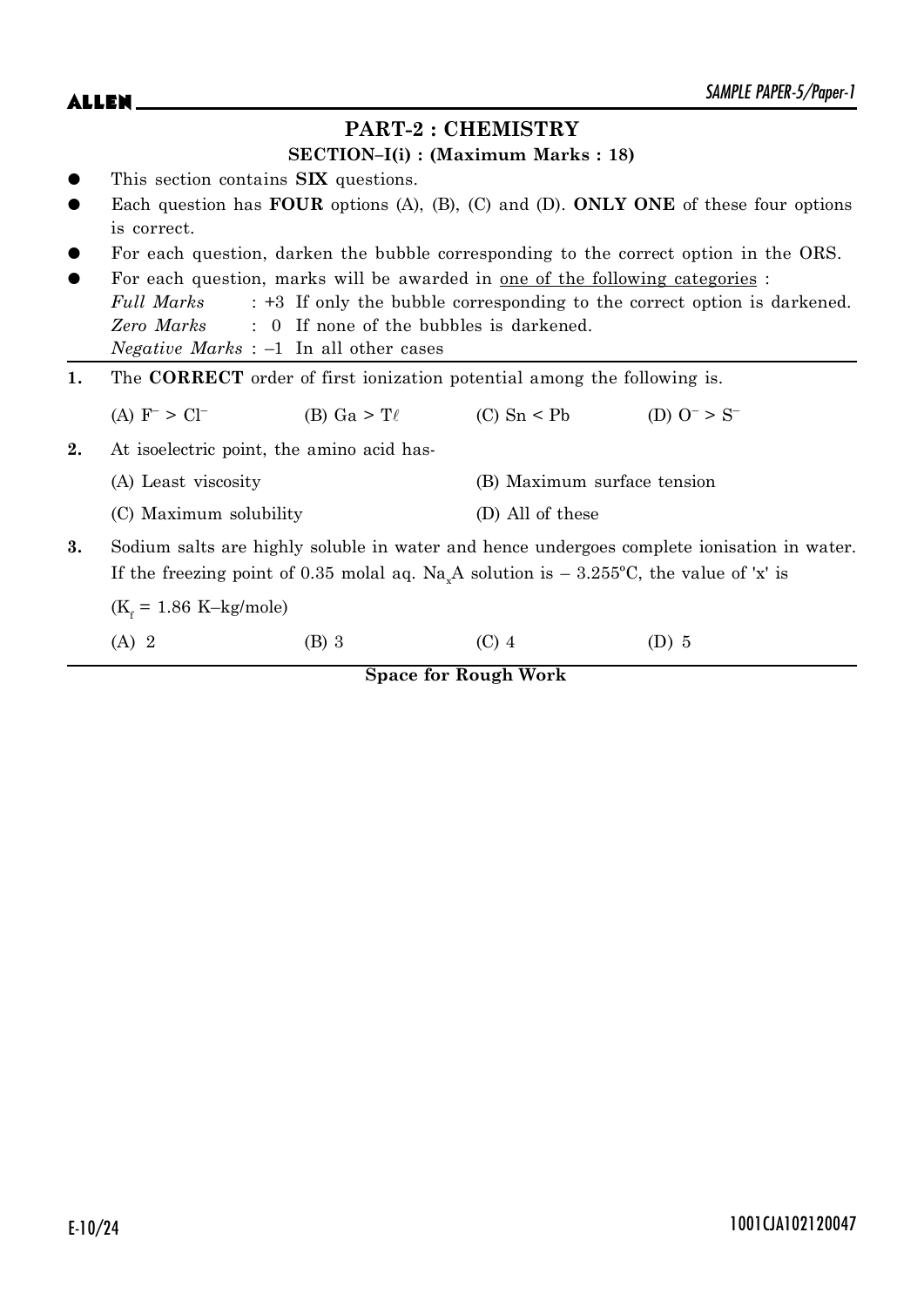**4.** The specie among the following which when brought near a charged comb, will attract it.

$$
(A) \begin{array}{c}\n\bigodot \\
\bigodot \\
\bigodot \\
\text{OCH}_3\n\end{array}
$$
\n
$$
(B) IF_7
$$
\n
$$
(C) SO_3
$$
\n
$$
(D) C_6H_6
$$

**5.** m-chlorobenzaldehyde on reaction with conc. KOH at room temperature gives –

- (A) Potassium m-chlorobenzoate and m-hydroxybenzaldehyde
- (B) m-hydroxy benzaldehyde and m-chlorobenzyl alcohol
- (C) m-chlorobenzyl and m-hydroxybenzyl alcohol.
- (D) Potassium m-chlorobenzoate and m-chlorobenzyl alcohol.
- **6.** Calculate the minimum volume of  $1M-HNO<sub>3</sub>$  solution required to completely dissolve 95.25 gm Cu, producing NO. (Cu = 63.5)
	- (A)  $4.00 \text{ L}$  (B)  $1.00 \text{ L}$  (C)  $3.00 \text{ L}$  (D)  $3.60 \text{ L}$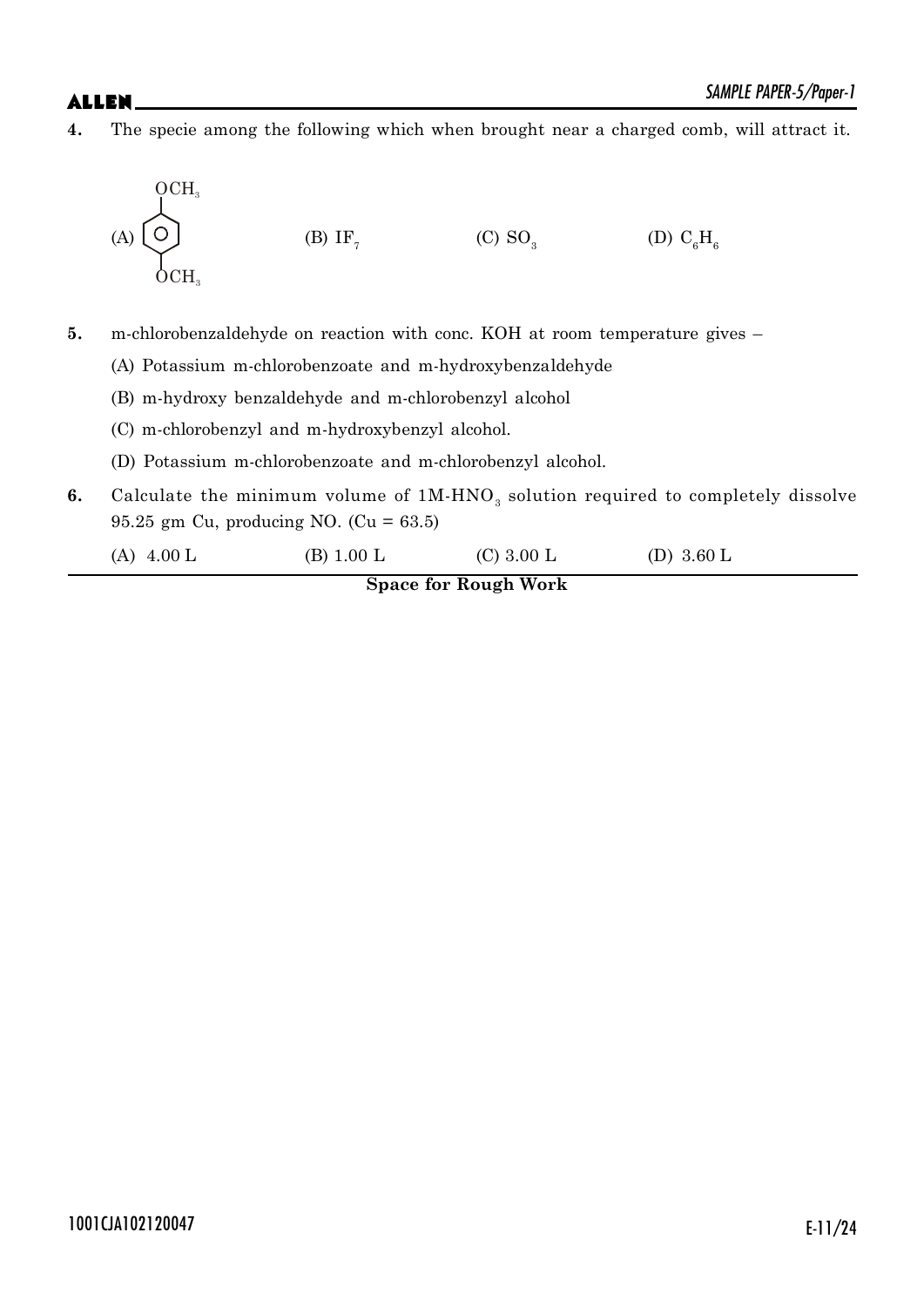# $ALLEN$   $\sum_{M|N|L}$   $PAPEN-3/Proper-1$

### **SECTION-I(ii) : (Maximum Marks: 24)**

- This section contains **SIX** questions.
- Each question has **FOUR** options for correct answer(s). **ONE OR MORE THAN ONE** of these four option(s) is (are) correct option(s).
- For each question, choose the correct option(s) to answer the question.
- Answer to each question will be evaluated according to the following marking scheme:

| <b>Full Marks</b> |  |  | $: +4$ If only (all) the correct option(s) is (are) chosen. |
|-------------------|--|--|-------------------------------------------------------------|
|                   |  |  |                                                             |

- *Partial Marks* : +3 If all the four options are correct but ONLY three options are chosen.
- *Partial Marks* : +2 If three or more options are correct but ONLY two options are chosen, both of which are correct options.
- *Partial Marks* : +1 If two or more options are correct but ONLY one option is chosen and it is a correct option.

*Zero Marks* : 0 If none of the options is chosen (i.e. the question is unanswered). *Negative Marks* : –2 In all other cases.

- z **For Example :** If first, third and fourth are the **ONLY** three correct options for a question with second option being an incorrect option; selecting only all the three correct options will result in +4 marks. Selecting only two of the three correct options (e.g. the first and fourth options), without selecting any incorrect option (second option in this case), will result in  $+2$  marks. Selecting only one of the three correct options (either first or third or fourth option), without selecting any incorrect option (second option in this case), will result in +1 marks. Selecting any incorrect option(s) (second option in this case), with or without selection of any correct option(s) will result in  $-2$  marks.
- **7.** Which of the following statement(s) regarding REFINING is/are **CORRECT**?
	- (A) Zone refining is based on the principle that impurities are more soluble in molten state
	- (B) In liquation, the M.P. of metal should be less than that of impurities
	- (C) In electrolytic refining, the more basic metal remains in the solution and the less basic ones go to anode mud.
	- (D) In Van-Arkel method, the metal iodide is decomposed on a Tungsten filament, depositing pure metal at the filament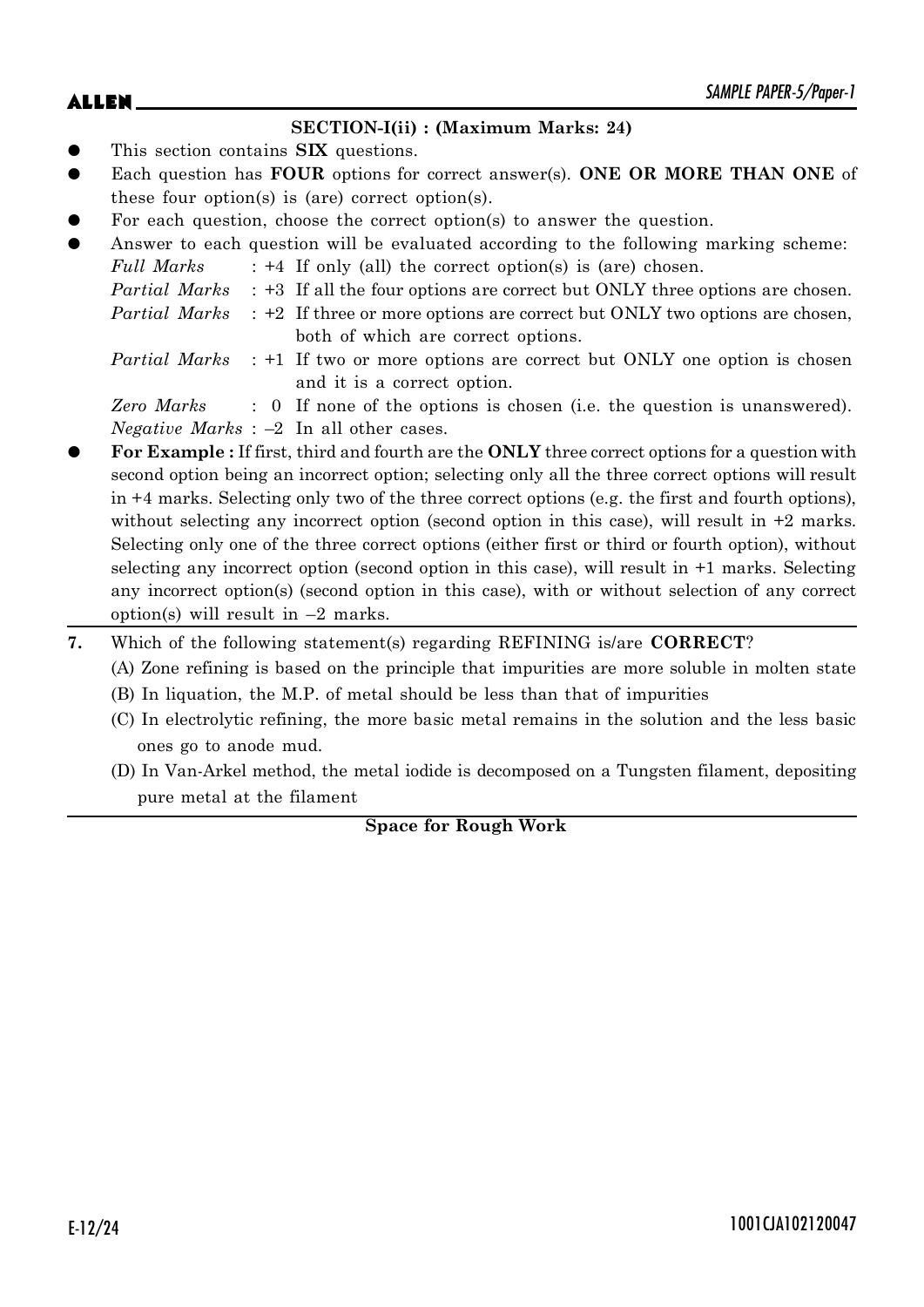**8.** Which of the following are linked to the reaction ?

$$
\bigcup_{CH_3} + CH_3CHCH_2Cl \xrightarrow{AIC1_3} X
$$

(A) carbocation rearrangement

$$
\displaystyle\left.\left.\left(B\right)\right.\right\vert\left.\left\langle\right.\right\vert\left.\left\langle\right.\right.\right\vert\left.\left\langle\right.\right\vert\left.\left\langle\right.\right.\right\vert\left.\left\langle\right.\right\vert\left.\left\langle\right.\right.\right\vert\left.\left\langle\right.\right\vert\left.\left\langle\right.\right.\right\vert\left.\left\langle\right.\right\vert\left.\left\langle\right.\right.\right\vert\left.\left\langle\right.\right.\left\langle\right.\right\vert\left.\left\langle\right.\right.\right\vert\left.\left\langle\right.\right\vert\left.\left\langle\right.\right.\right\vert\left.\left\langle\right.\right.\left\langle\right.\right\vert\left.\left\langle\right.\right.\right\vert\left.\left\langle\right.\right.\right\vert\left.\left\langle\right.\right.\right\vert\left.\left\langle\right.\right.\left\langle\right.\right\vert\left.\left\langle\right.\right.\right\vert\left.\left\langle\right.\right.\right\vert\left.\left\langle\right.\right.\left\langle\right.\right\vert\left.\left\langle\right.\right\vert\left.\left\langle\right.\right\vert\left.\right\vert\left.\left\langle\right.\right.\right\vert\left.\left\langle\right.\right\vert\left.\right\vert\left.\left\langle\right.\right.\right\vert\left.\left\langle\right.\right.\right\vert\left.\left\langle\right.\right.\right\vert\left.\left\langle\right.\right.\right\vert\left.\left\langle\right.\right.\right\vert\left.\left\langle\right.\right.\right\vert\left.\left\langle\right.\right\vert\left.\left\langle\right.\right.\right\vert\left.\left\langle\right.\right.\right\vert\left.\left\langle\right.\right\vert\left.\left\langle\right.\right.\right\vert\left.\left\langle\right.\right\vert\left.\left\langle\right.\right.\right\vert\left.\left\langle\right.\right.\right\vert\left.\left\langle\right.\right\vert\left.\right\vert\left.\left\langle\right.\right.\right\vert\left.\left\langle\right.\right.\right\vert\left.\left\langle\right.\right\vert\left.\left\langle\right.\right.\right\vert\left.\left\langle\right.\right.\right\vert\left.\left\langle\right.\right.\right\vert\left.\left\langle\right.\right.\right\vert\left.\left\langle\right.\right.\right\vert\left.\left\langle\right.\right\vert\left.\left\langle\right.\right.\right\vert\left.\left\langle\right.\right.\right\vert\left
$$

(C) Friedel-Crafts reaction (D) Methyl shift

**9.** A lead storage cell is discharged which causes the  $H_2SO_4$  electrolyte to change from a concentration of 40% by weight (density  $= 1.260$  gm/ml) to 28%, by weight. The original volume of electrolyte was one litre. Identify the correct statement(s):

(A) The overall cell reaction is:  $Pb(s) + PbO_2(s) + 2H_2SO_4(aq) \rightarrow 2PbSO_4(s) + 2H_2O(\ell)$ .

- (B) A total of 2.0 moles of  $H_2SO_4$  have reacted.
- (C) The total charge released from anode of the cell is  $1.93 \times 10^5$  coulomb.
- (D) The mass of electrolytic solution has decreased.
- **10.** Which of the following reactions can be used to produce Boric Anhydride?

$$
(A) B2H6 + 2CO \longrightarrow
$$

$$
(B) H3 BO3 \xrightarrow{\Delta, < 370K} \rightarrow
$$

(C) 
$$
Na_2[B_4O_5(OH)_4].8H_2O \xrightarrow{\text{strong}}
$$

(D) 
$$
B_2H_6 + 3O_2 \longrightarrow
$$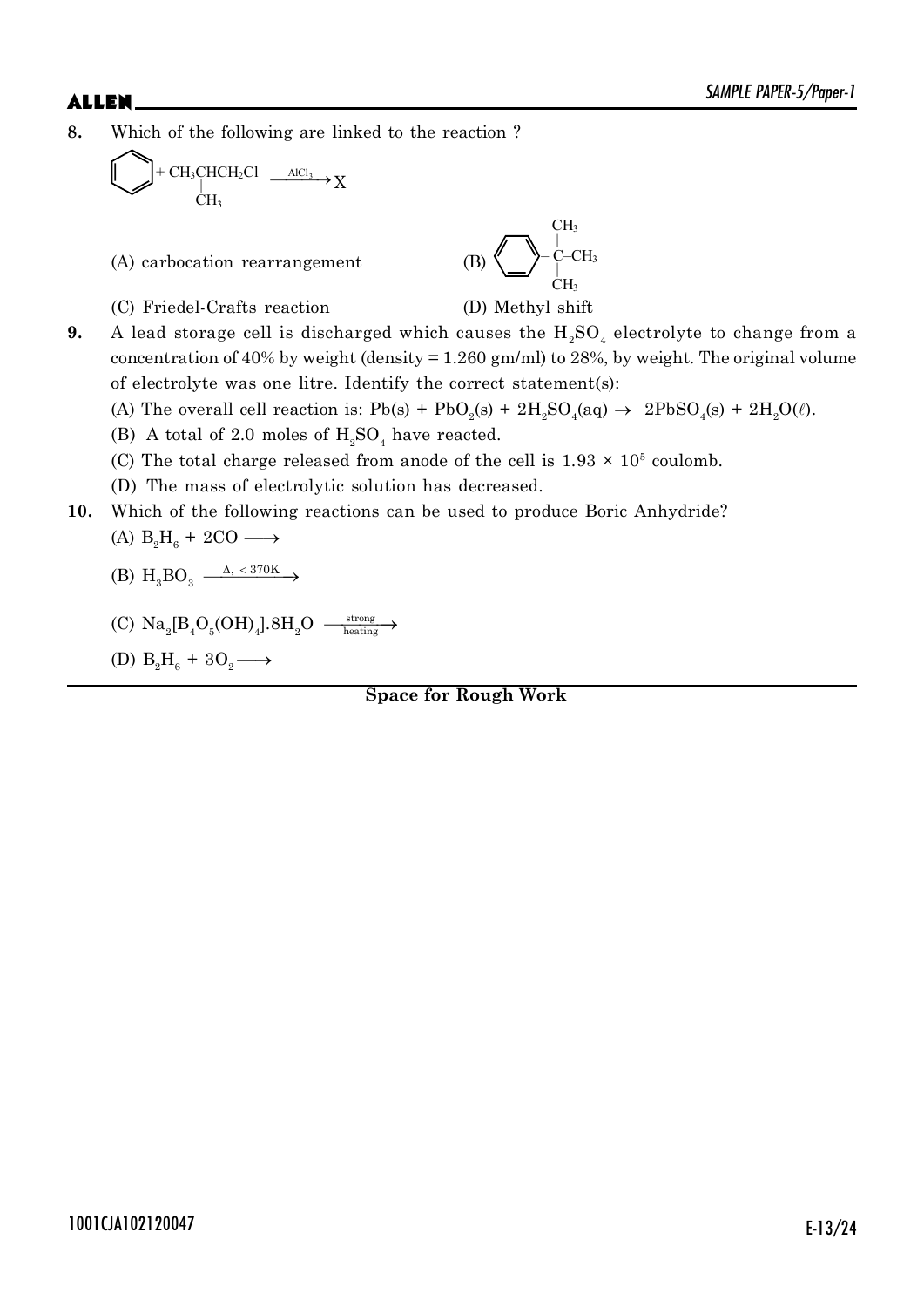**11.** Which of the following compound can not exhibit optical isomerism?



**12.** For H-atom, the wave function for an electron is  $\psi = \frac{1}{\omega_1} \sqrt{\frac{2}{\omega_2} \cdot \sigma \cdot (6 - \sigma)} \cdot e^{-\sigma/2}$ 2 o  $\frac{1}{2}$   $\frac{2}{\sqrt{2}}$  .  $\sigma$   $(6-\sigma)$  .  $e^{-\sigma/2}$  .  $\cos$  $81$  $\sqrt{\pi a}$  $\sigma$ . $(6-\sigma)$ .  $e^{-\sigma/2}$ .  $\cos\theta$ .  $\frac{1}{\pi a_{\circ}^2}$ .  $\sigma$ .  $(6-\sigma)$ .  $e^{-\sigma/2}$ .  $\cos\theta$ , where

 $\sigma = \frac{1}{n a_0}$  $2Zr$  $\overline{\text{na}}_0$  and  $\overline{\text{a}}_0 = 0.529$  Å. Select the **CORRECT** information(s) about the orbital to which

this electron belongs. (A)  $3p_z$ 

(B) Only one angular node

(C) Only one radial node (D) Nodal plane is XY plane.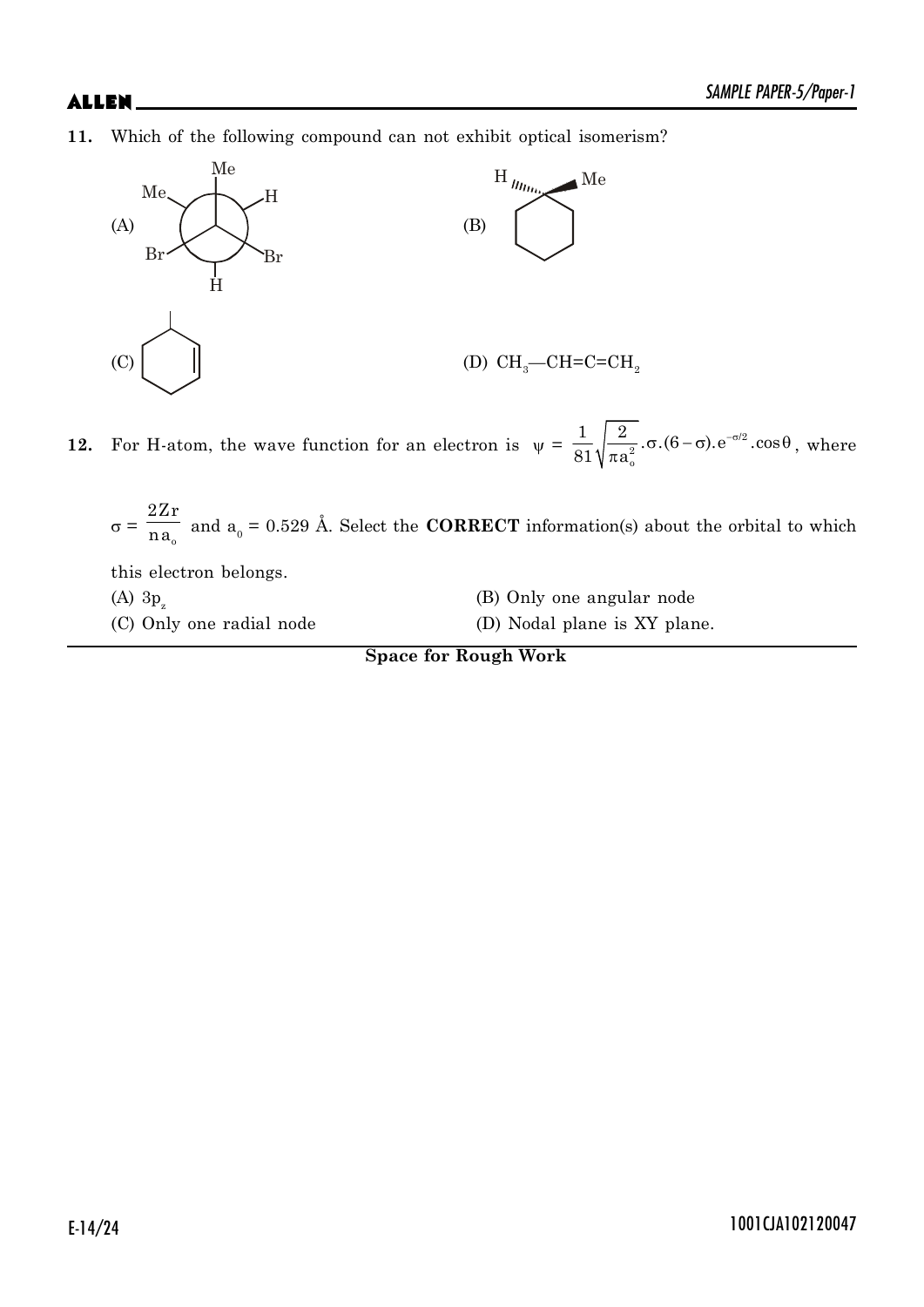# **SECTION-II : (Maximum Marks: 24)**

- This section contains **SIX** questions.
- The answer to each question is a **NUMERICAL VALUE**.
- For each question, enter the correct numerical value (in decimal notation, truncated/roundedoff to the **second decimal place**; e.g. 6.25, 7.00, –0.33, –.30, 30.27, –127.30, if answer is 11.36777..... then both 11.36 and 11.37 will be correct) by darken the corresponding bubbles in the ORS.

**For Example :** If answer is –77.25, 5.2 then fill the bubbles as follows.

| $(0)$ $(0)$ $(0)$ $(0)$            | $(0)$ $\cdot$ $(0)$                                                    |
|------------------------------------|------------------------------------------------------------------------|
| $(1)$ $(1)$ $(1)$                  | (T)<br>$\overline{1}\cdot\overline{1}$                                 |
| $(2)$ $(2)$ $\cdot$<br>(2)<br>(2)  | $\circled{2}$<br>$\left( 2\right)$<br>$(2) \cdot$<br>ر2.               |
| $(3)$ $(3)$ $(3)$ $(3)$ $(3)$      | $(3)$ $(3)$ $(3)$ $(3)$ $(3)$<br>(3)                                   |
| $(4)$ $(4)$ $(4)$ $(4)$            | $(4) \cdot (4)$<br>$\circled{4}$                                       |
|                                    | $\circled{5}$<br>$\bullet$ (5) (5)<br>$\mathfrak{D}$ .                 |
| 6 6 6 6 6 6<br>6                   | $\circledcirc$ $\circledcirc$ $\circledcirc$<br>(6)<br>$\underline{6}$ |
| $\cdot$ (7)<br>(7)                 | (7)<br>$(7) \cdot (7)$<br>(7)<br>(7)                                   |
| (8)<br>8)<br>$\binom{8}{ }$<br>(8) | (8)<br>$\overline{8}$<br>$\overline{8}$                                |
|                                    |                                                                        |

- Answer to each question will be evaluated according to the following marking scheme: *Full Marks* : +4 If ONLY the correct numerical value is entered as answer. *Zero Marks* : 0 In all other cases.
- **1.** Number of reactions that will produce **BLACK** precipitate among the following. (i)  $2\text{Ag}^+ + \text{H}_2\text{S} \longrightarrow$ 
	- (ii)  $\text{Na}_2\text{SnO}_2 + \text{Bi}^{+3} \longrightarrow$
	- (iii)  $2\text{Bi}^{3+} + 3\text{H}_2\text{S} \longrightarrow$
	- (iv)  $Bi^{3+} + 3OH^{-} \longrightarrow$
	- (v)  $[\text{Cd(CN)}_4]^{2-} + \text{H}_2\text{S} \longrightarrow$
	- (vi)  $\text{AsO}_4^{3-} + 12\text{MoO}_4^{2-} + 3\text{NH}_4^+ + 24\text{H}^+ \longrightarrow$

(vii)  $\text{Fe}^{2+} + 2\text{K}^+ + [\text{Fe(CN)}_6]^{4-} \longrightarrow$ 

**2.** The total number of alkenes possible by dehydrobromination of 3-bromo-3-cyclopentylhexane using alcoholic KOH (by  $E_z$  mechanism) is.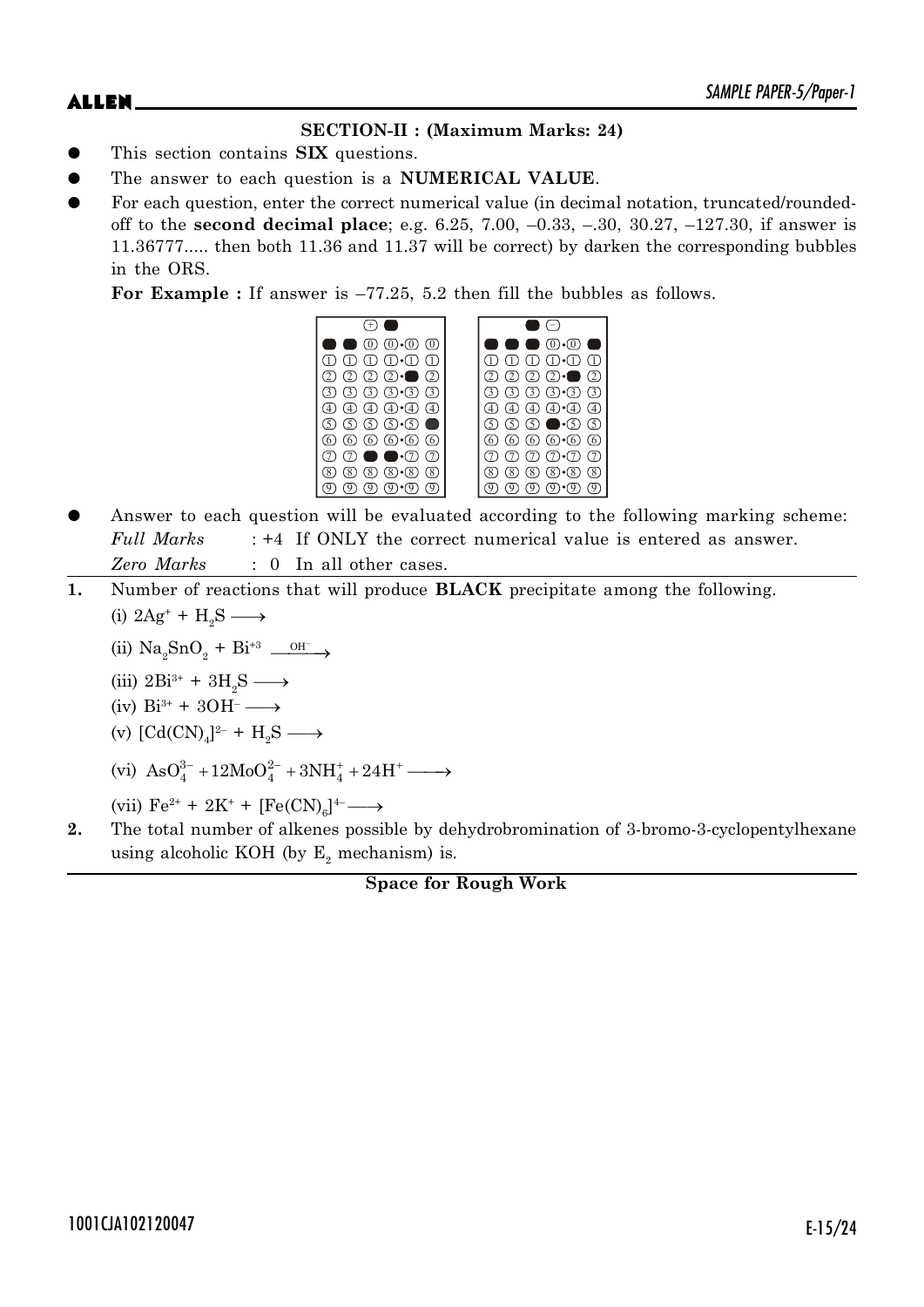- 
- **3.** The rate of the reaction gets doubled when the temperature changes from 7ºC to 17ºC. By what factor (times) will it change for the temperature change from 17ºC to 27ºC? [Antilog  $(0.30) = 2.0$ , Antilog  $(0.280) = 1.91$ , Antilog  $(0.322) = 2.1$ ]
- **4.** Number of splitting configuration(s) against the given complex that is/are **INCORRECTLY** indicated.
	- (i)  $[Fe(CN)<sub>6</sub>]^{4-}$



- (v)  $[Co(H_2O)_3F_3]$ Metal 'd' orbitals  $e_{\rm g}$  $11$   $11$   $12$   $13$
- **5.** Number of moles of CrO<sub>3</sub> required to oxidise 6 moles of 2-heptanol:
- **6.** Calculate  $\Delta G$  (in kJ/mol) for the change :  $H_2(g, 300K, 1 bar) \to H_2(g, 600K, 2 bar)$ Given that H<sub>2</sub>(g) is ideal and for H<sub>2</sub>(g), C<sub>p,m</sub> = 28.314 J/K-mol, S<sub>300K</sub>, 1 bar = 130.0 J/K-mol.  $(\ln 2 = 0.70)$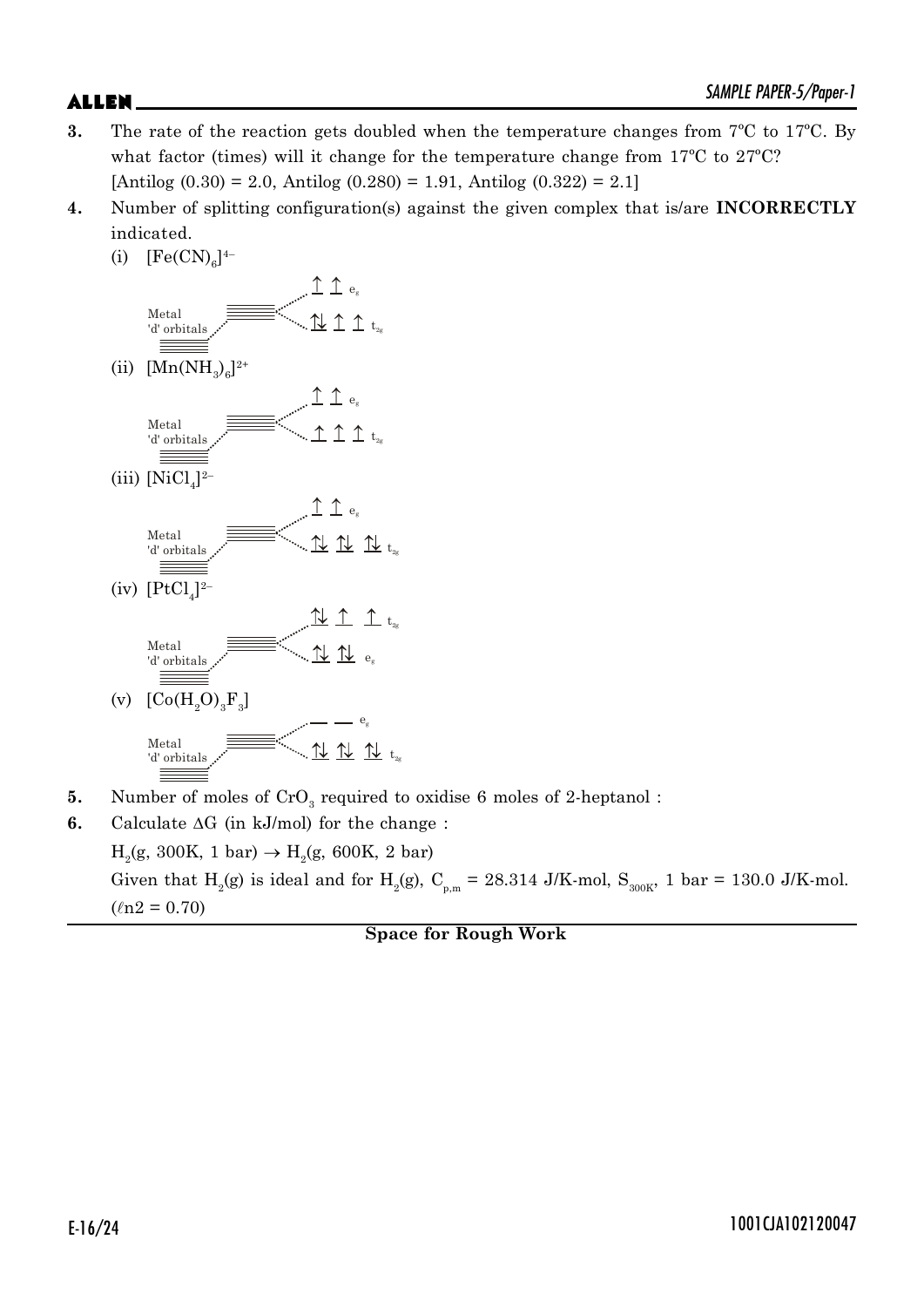# **PART-3 : MATHEMATICS**

### **SECTION–I(i) : (Maximum Marks : 18)**

- This section contains **SIX** questions.
- Each question has **FOUR** options (A), (B), (C) and (D). **ONLY ONE** of these four options is correct.
- For each question, darken the bubble corresponding to the correct option in the ORS.
- For each question, marks will be awarded in <u>one of the following categories</u> : *Full Marks* : +3 If only the bubble corresponding to the correct option is darkened. *Zero Marks* : 0 If none of the bubbles is darkened. *Negative Marks* : –1 In all other cases

\n- 1. Let 
$$
a_1, a_2, a_3, a_4, \ldots, a_n, a_{n+1}, a_{n+2}
$$
 forms an arithmetic progression. If  $S_n = \sum_{i=1}^n \frac{a_i a_{i+1} a_{i+2}}{a_i + a_{i+2}}$  and  $a_1 = 5$  and common difference of progression is 3 then value of  $S_{10}$  is\n
	\n- (A) 2637
	\n- (B) 2637.50
	\n- (C) 2636
	\n- (D) 2638
	\n\n
\n- 2. A variable chord PQ of parabola  $y^2 = 4x$  is drawn parallel to a line  $y = x$ . Then which of the following point lies on the locus of point of intersection of the normals at P and Q.
\n- (A) (7, 2)
\n- (B) (7, 1)
\n- (C) (3, 6)
\n- (D) (10, 2)
\n
\n\n- 3. If  $\lim_{x \to 0^+} \left( \frac{\sin^2 x}{\left[\frac{x}{\pi}\right] + \frac{x^2}{\pi^2}} \right) \times \frac{\sin(\sin x) - \sin x}{ax^5 + bx^3 + c} = \frac{-\pi^2}{12}$ . Then value of  $b + c$  is\n
	\n- (Where  $[.]$  denotes greatest integer function)
	\n- (A) 2
	\n- (B) 3
	\n- (C) 4
	\n- (D) -2
	\n\n
\n- 4. The coefficient of  $x^{70}$  in the product  $(x - 1)(x^2 - 2)(x^3 - 3) \ldots (x^{12} - 12)$  is\n
	\n- (A) 4
	\n- (B) 5
	\n- (C) 6
	\n- (D) 7
	\n\n
\n- 5. If  $\hat{i} \times [(\vec{a} - \hat{i}) \times \hat{i}] + \hat{j} \times [(\vec{a} - \hat{k}) \times \hat{j}] + \hat{k} \times [(\vec{a} - \hat{i}) \times \hat{k}] = 0$  and let  $\vec{b} = 2(\hat{i} + \hat{j}$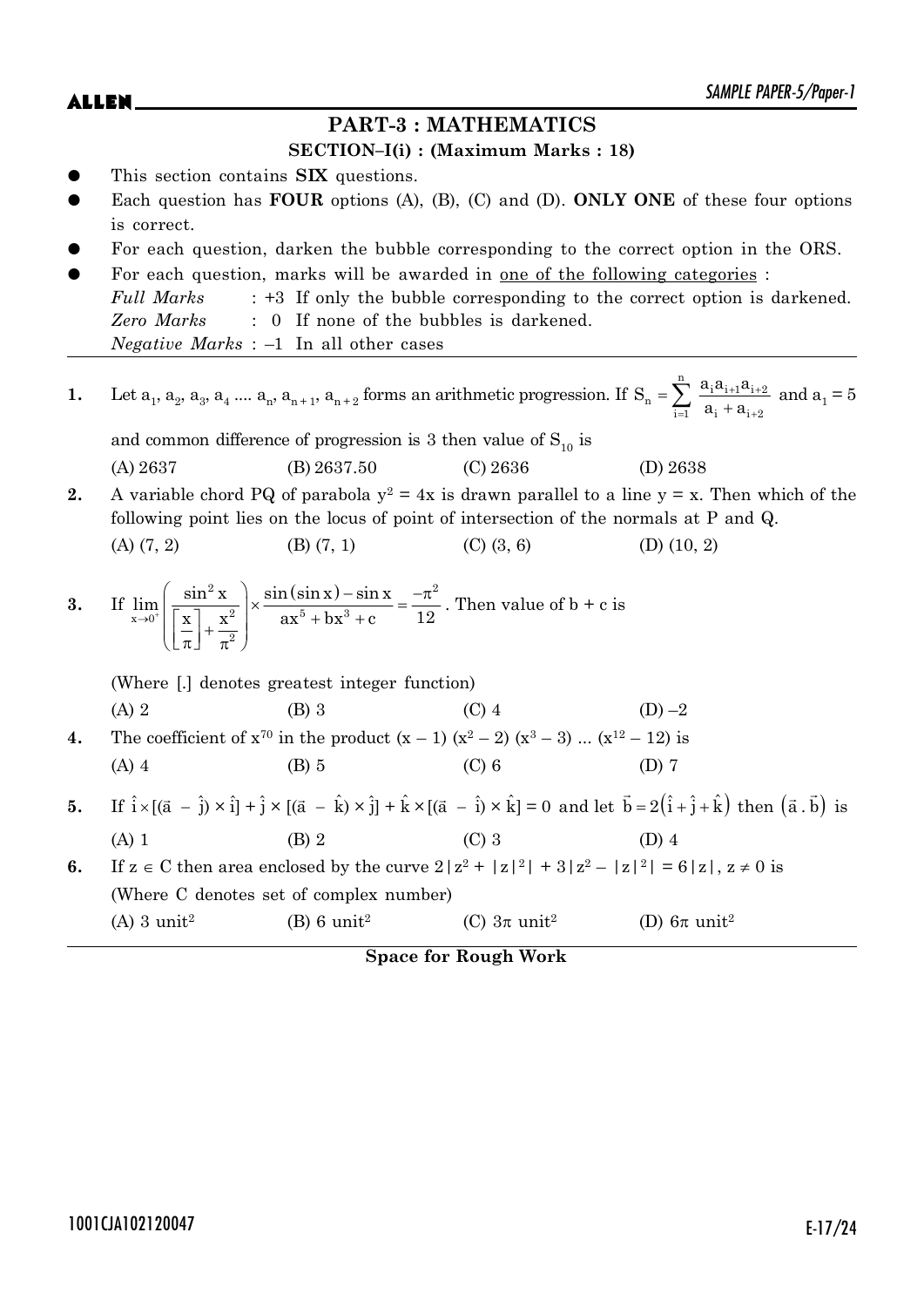### **SECTION-I(ii) : (Maximum Marks: 24)**

- This section contains **SIX** questions.
- Each question has **FOUR** options for correct answer(s). **ONE OR MORE THAN ONE** of these four option(s) is (are) correct option(s).
- For each question, choose the correct option(s) to answer the question.
- Answer to each question will be evaluated according to the following marking scheme: *Full Marks* : +4 If only (all) the correct option(s) is (are) chosen.

- *Partial Marks* : +2 If three or more options are correct but ONLY two options are chosen, both of which are correct options.
- *Partial Marks* : +1 If two or more options are correct but ONLY one option is chosen and it is a correct option.

*Zero Marks* : 0 If none of the options is chosen (i.e. the question is unanswered). *Negative Marks* : –2 In all other cases.

z **For Example :** If first, third and fourth are the **ONLY** three correct options for a question with second option being an incorrect option; selecting only all the three correct options will result in +4 marks. Selecting only two of the three correct options (e.g. the first and fourth options), without selecting any incorrect option (second option in this case), will result in  $+2$  marks. Selecting only one of the three correct options (either first or third or fourth option), without selecting any incorrect option (second option in this case), will result in +1 marks. Selecting any incorrect option(s) (second option in this case), with or without selection of any correct option(s) will result in  $-2$  marks.

**7.** A curve  $y = f(x)$  satisfies differential equation  $(1 + x^2)$ dy  $\frac{dy}{dx}$  + 2yx = 4x<sup>2</sup> and passes through

origin then (A) The function  $y = f(x)$  is increasing  $\forall x \in R$ 

- (B) The function  $y = f(x)$  has minima but no maxima
- (C) The area enclosed by  $y = f^{-1}(x)$ , the x-axis and line  $x =$ 2  $\frac{1}{3}$  is 3  $\frac{1}{2}$   $ln 2$

(D) The area enclosed by  $y = f^{-1}(x)$ , the x-axis and line  $x =$ 2  $\frac{1}{3}$  is 2  $\frac{1}{3}$  ln2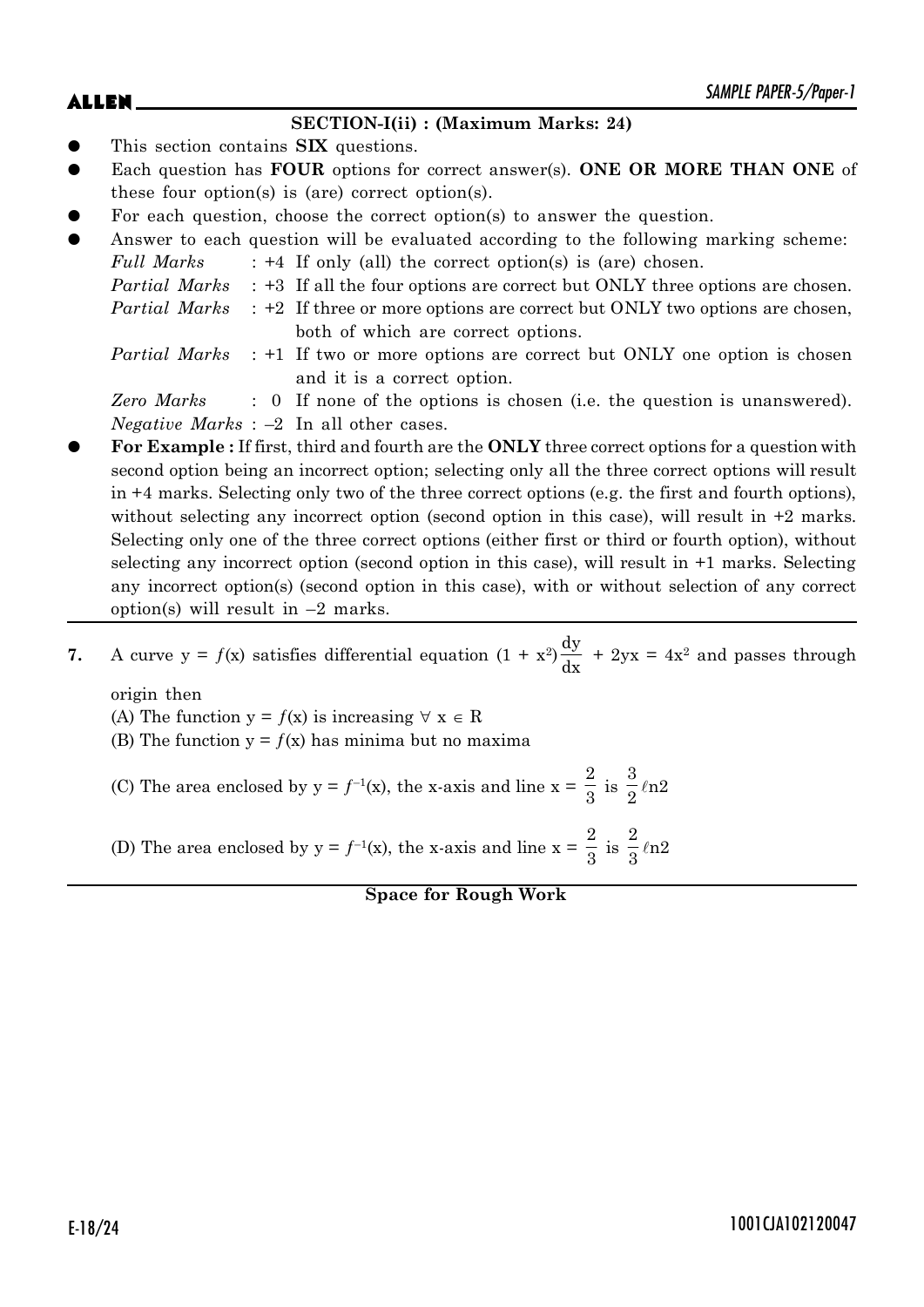- **8.** If a variable tangent of the circle  $x^2 + y^2 = 1$  intersect the ellipse  $x^2 + 2y^2 = 4$  at the points P and Q. If locus of point of intersection of tangents at P and Q is a conic C. Then which of the following is are true (A) C is hyperbola (B) C is ellipse
	- (C) eccentricity of C is  $\frac{\sqrt{3}}{2}$ 2 (D) eccentricity of C is 1
- **9.** ABC is a triangle in which  $\angle C = 2\angle B$ . D is a point on BC such that AD bisects  $\angle BAC$  and  $AC = BD$ . Then which of the following is/are true
	- (A)  $\cos B + \cos C = \frac{\sqrt{5}}{2}$ 2 (B)  $\cos B - \cos C = \frac{1}{2}$ 2 (C)  $\frac{\sin A}{\sin B} = 1$  $\frac{\sin A}{\sin C} = 1$  (D)  $\frac{\sin A}{\sin C} = \frac{\sqrt{5} + 1}{4}$  $\sin C$  4

**10.** In kota city a person owns independently a mercedes car with probability 3  $\frac{1}{10}$  and Audi with probability 4  $\frac{1}{10}$ . If he has mercedes only then he keeps a driver with probability 6  $\frac{0}{10}$  where as if he owns Audi car only, then he keeps a driver with probability 7  $\frac{1}{10}$  where as if he keeps both type of cars then his probability of keeping a driver is 9  $\frac{0}{10}$ . Then (A) Probability that person keeps a driver is 412 1000 (B) Probability that person keeps a driver is 71 125 (C) Given that person keeps driver probability that he owns Audi car is 54 103 (D) Given that person keeps driver, the probability that he own Audi car is 76 103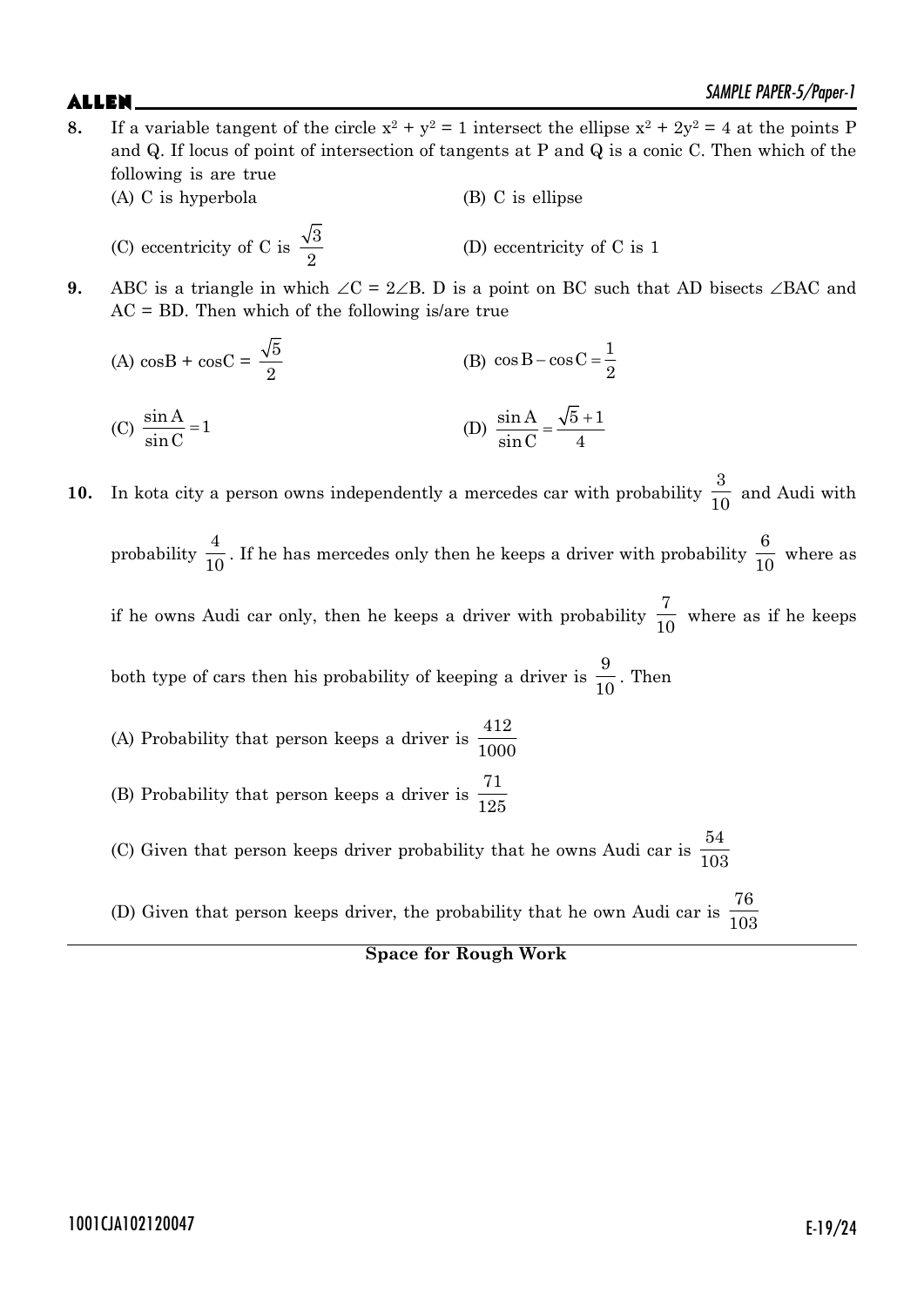x

**11.** If the projection of the line  $x \quad y-1 \quad z-1$ 22 1  $=\frac{y-1}{2}=\frac{z-1}{1}$  on a plane P is  $\frac{x}{1}=\frac{y-1}{1}=\frac{z-1}{1}$  $1 \t -1$   $-1$  $=\frac{y-1}{1}=\frac{z-1}{1}$  $\frac{1}{-1}$ . Then (A) Equation of plane P is  $x + y + 2z - 3 = 0$ (B) Equation of plane P is  $x + y + 2z + 3 = 0$ (C) Distance of plane P from origin is  $\sqrt{\frac{3}{2}}$ (D) Distance of plane P from point  $(1, 1, -1)$  is 3 6 **12.** If Rolle's theorem is applicable to the function f defined by  $f(x) = \begin{cases} ax^2 + b & ; |x| < 1 \\ 1 & ; |x| = 1 \end{cases}$  $\left| \frac{c}{|x|} \right|$  ;  $|x| >$  $ax^2 + b$  ;  $|x| < 1$  $f(x) = | 1 ; |x| = 1$  $\frac{c}{\sqrt{2}}$  ;  $|x| > 1$ in the

interval [–3, 3] then which of the following alternative is/are correct. (A)  $a + b + c = 2$  (B)  $|a| + |b| + |c| = 3$ (C)  $2a + 4b + 3c = 8$  $+4b^2+4c^2=14$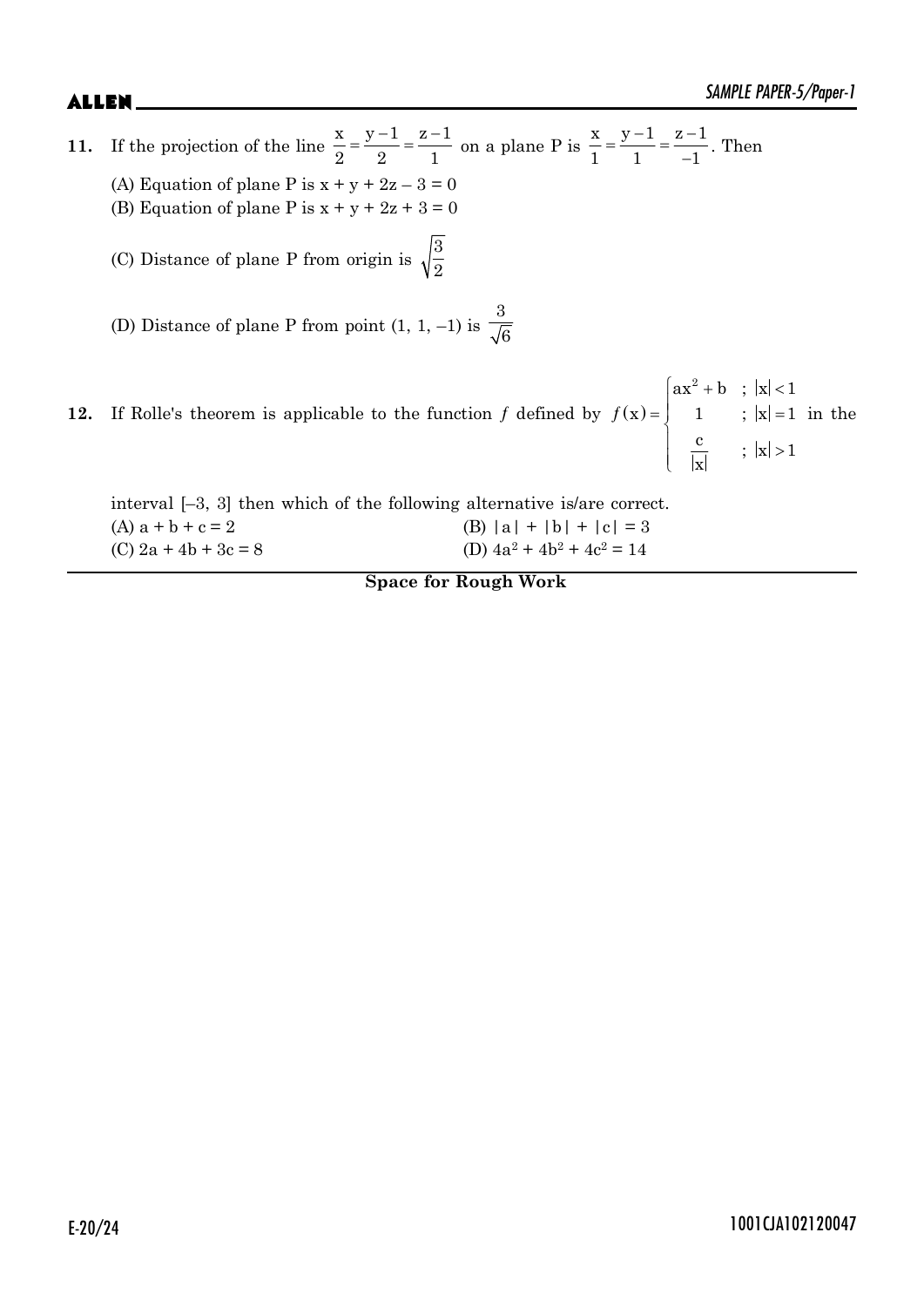# **SECTION-II : (Maximum Marks: 24)**

- This section contains **SIX** questions.
- The answer to each question is a **NUMERICAL VALUE**.
- For each question, enter the correct numerical value (in decimal notation, truncated/roundedoff to the **second decimal place**; e.g. 6.25, 7.00, –0.33, –.30, 30.27, –127.30, if answer is 11.36777..... then both 11.36 and 11.37 will be correct) by darken the corresponding bubbles in the ORS.

**For Example :** If answer is –77.25, 5.2 then fill the bubbles as follows.

|                                                                       | $($ $ )$                                                                                    |
|-----------------------------------------------------------------------|---------------------------------------------------------------------------------------------|
| $0 \text{ } 0 \text{ } 0$                                             | $\bullet$ (0). $\circ$                                                                      |
| $(D \n D \n D \n D \n D \n D$                                         | $\textcircled{\tiny{1}} \oplus \textcircled{\tiny{1}} \oplus \textcircled{\tiny{1}}$<br>(1) |
| $(2)$ $(2)$ $(2)$ $\bullet$ $(2)$                                     | $2)$ $2)$ $2 \cdot$ $2$                                                                     |
| $(3)$ $(3)$ $(3)$ $(3)$ $(3)$                                         | $(3)$ $(3)$ $(3)$ $(3)$<br>3)                                                               |
| $(4)$ $(4) \cdot (4)$<br>$\sqrt{4}$<br>(4)                            | $\mathcal{A}(\mathcal{A})\cdot\mathcal{A}$<br>$\circled{4}$                                 |
| $\circled{5}$ $\circled{5}$ $\circled{5}$ $\circled{5}$ $\circled{5}$ | $\circledcirc\circledcirc\bullet\cdot\circledcirc\circ$                                     |
| 60 60 60 60 60                                                        | 6 6 6 6 6 6<br>.6)                                                                          |
| $\blacksquare \bullet \bullet \bullet$<br>・アー<br>(7)                  | $(7)$ $(7) \cdot (7)$                                                                       |
| (8)<br>$(8) \cdot (8)$<br>(8)<br>8 <sup>1</sup>                       | $(8) \cdot (8)$<br>$\circledR$<br>(8)                                                       |
| $(9) \cdot (9)$<br>9                                                  | 0<br>$(9) \cdot (9)$                                                                        |

- Answer to each question will be evaluated according to the following marking scheme: *Full Marks* : +4 If ONLY the correct numerical value is entered as answer. *Zero Marks* : 0 In all other cases.
- **1.** For a polynomial  $g(x)$  with real coefficient, let  $m_g$  denote the number of distinct real roots of  $g(x)$ . Suppose S is the set of polynomials with real coefficients defined by

 $S = \{ (x^2 - 1)^2 (a_0 + a_1x + a_2x^2 + a_3x^3) : a_0, a_1, a_2, a_3 \in R \}.$ 

For a polynomial  $f$ , let  $f'$  and  $f''$  denote its first and second order derivatives, respectively. Then the minimum possible value of (m ƒ ' + m ƒ "), where f S, is \_\_\_\_\_\_\_

- **2.**  $f(x)$  is polynomial which satisfies  $|f(x)| \leq |e^x 1| \quad \forall x \in \mathbb{R}$  and  $A = \{x : x \text{ is all possible values }\}$ of  $f'(0)$ , then number of integer in set A is
- **3.** Given two circle  $x^2 + y^2 + 3\sqrt{2} (x + y) = 0$  and  $x^2 + y^2 + 5\sqrt{2} (x + y) = 0$ , the radius of third circle which is tangent to the two given circles and to their common diametre is

**Space for Rough Work**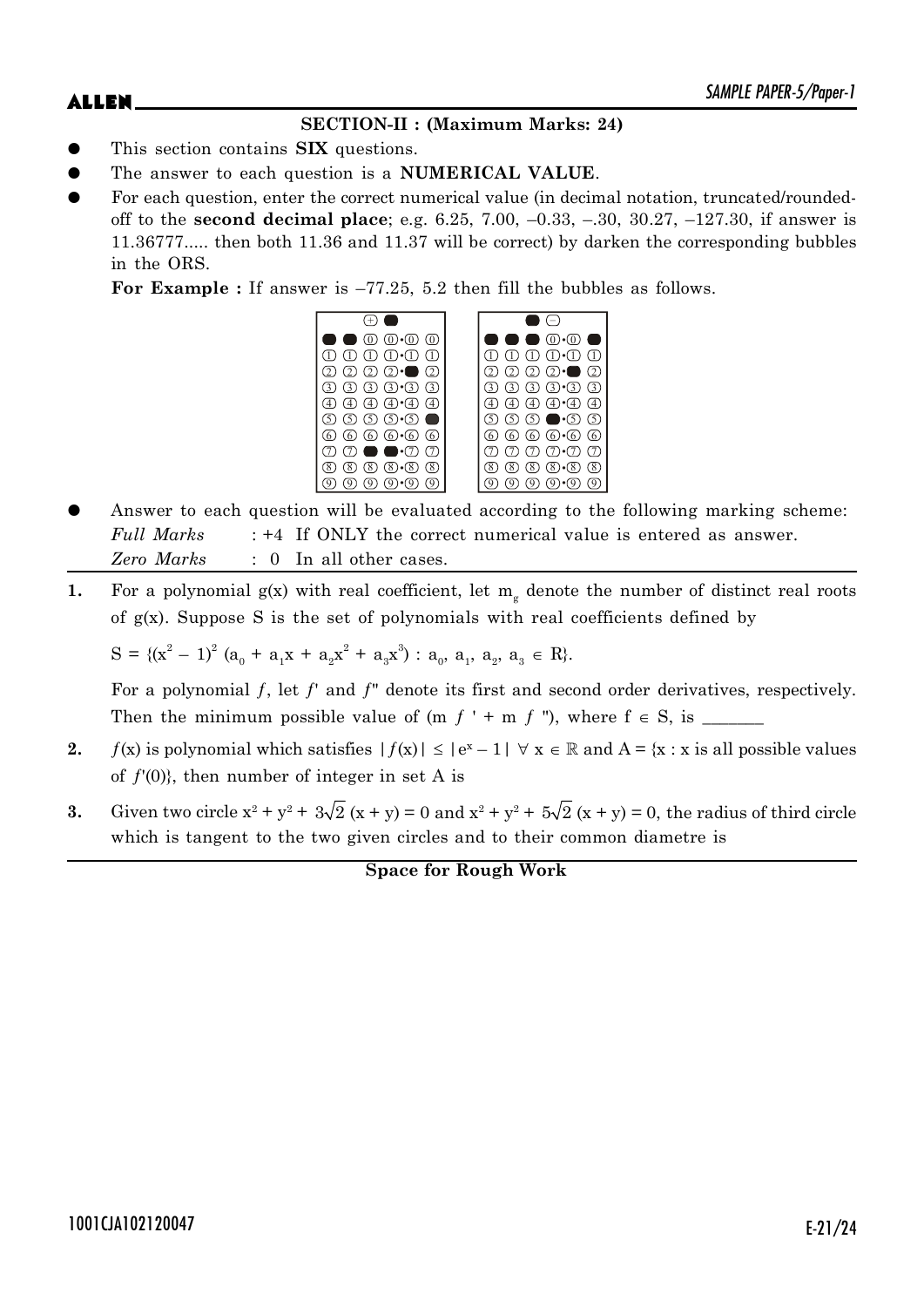- **4.** If N is the number of ways in which 5 distinct balls can be distributed among 3 people such that no person is left empty handed, then N  $\frac{1}{10}$  is equal to
- **5.** Let  $F(x)$  be a non-negative continuous function defined on R such that  $F(x) + F(x)$  $x + \frac{1}{2}$  $\left(x+\frac{1}{2}\right)=1.$

Then value of 
$$
\frac{1}{1000} \int_{0}^{1500} F(x) dx
$$

**6.** If (x, y) satisfy the equation  $\tan^4x + \tan^4y + 2\cot^2x \cot^2y = 3 + \sin^2(x + y)$  sum of all the possible values of x where x,  $y \in (0, 2\pi)$